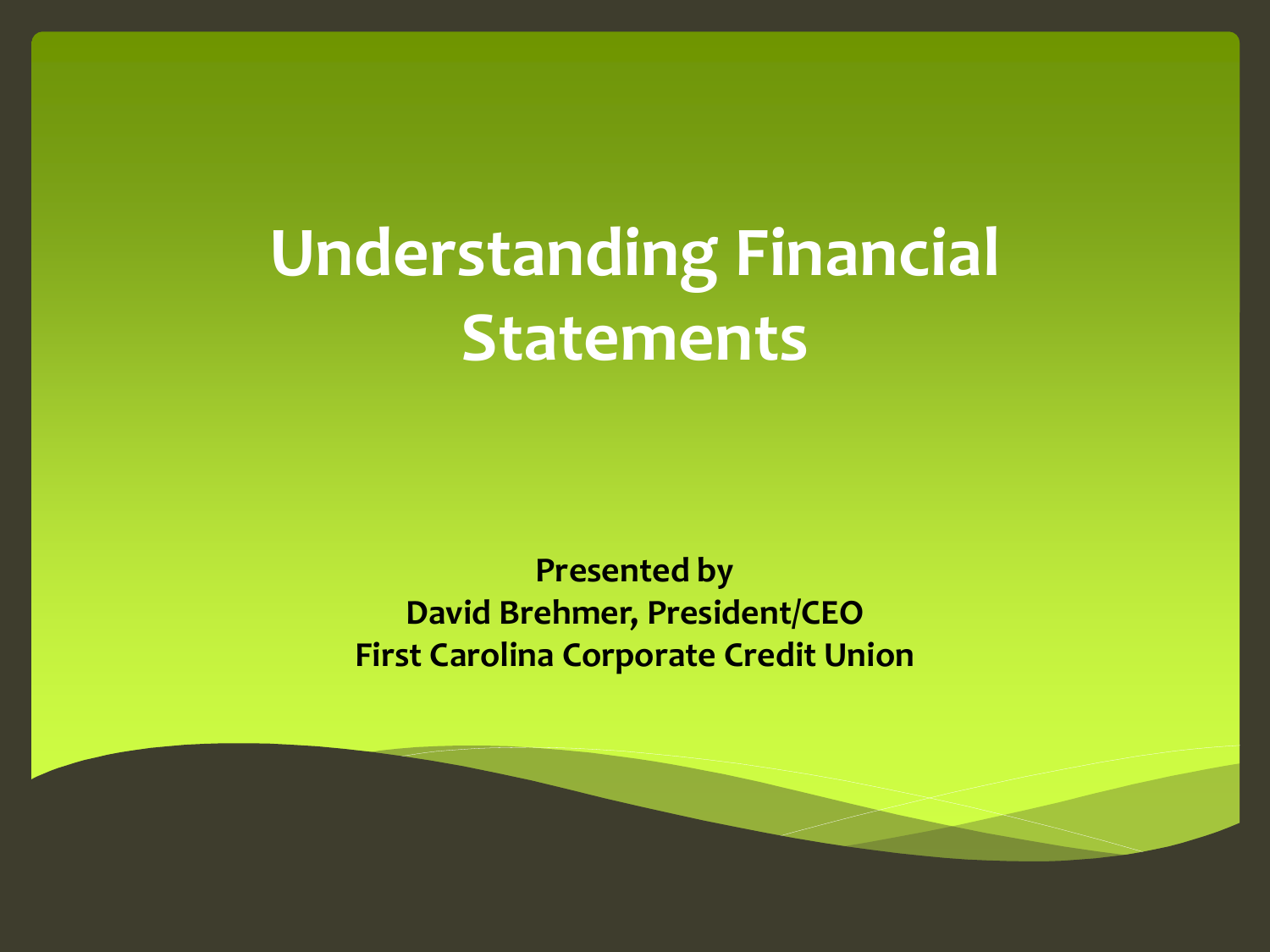### Introduction

#### David Brehmer

- First Carolina Corporate Credit Union President/CEO – 19 years
- San Diego Postal Credit Union \*President/CEO
- San Diego County Credit Union VP, Operations & Sales Management
- Torrey Pines Federal Credit Union
- North Island Federal Credit Union

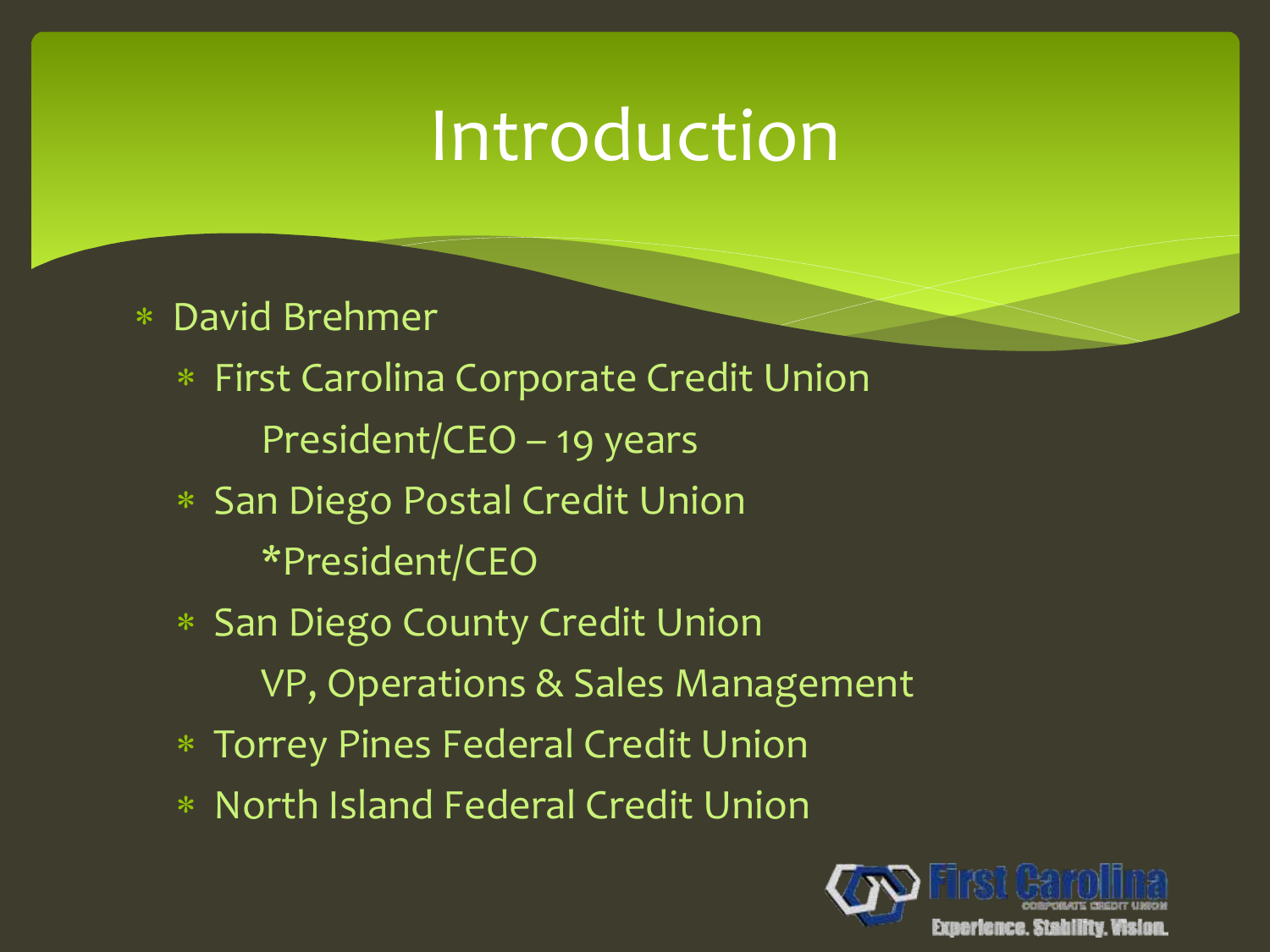# Agenda

 Balance Sheet Income Statement \* Key Operating Ratios

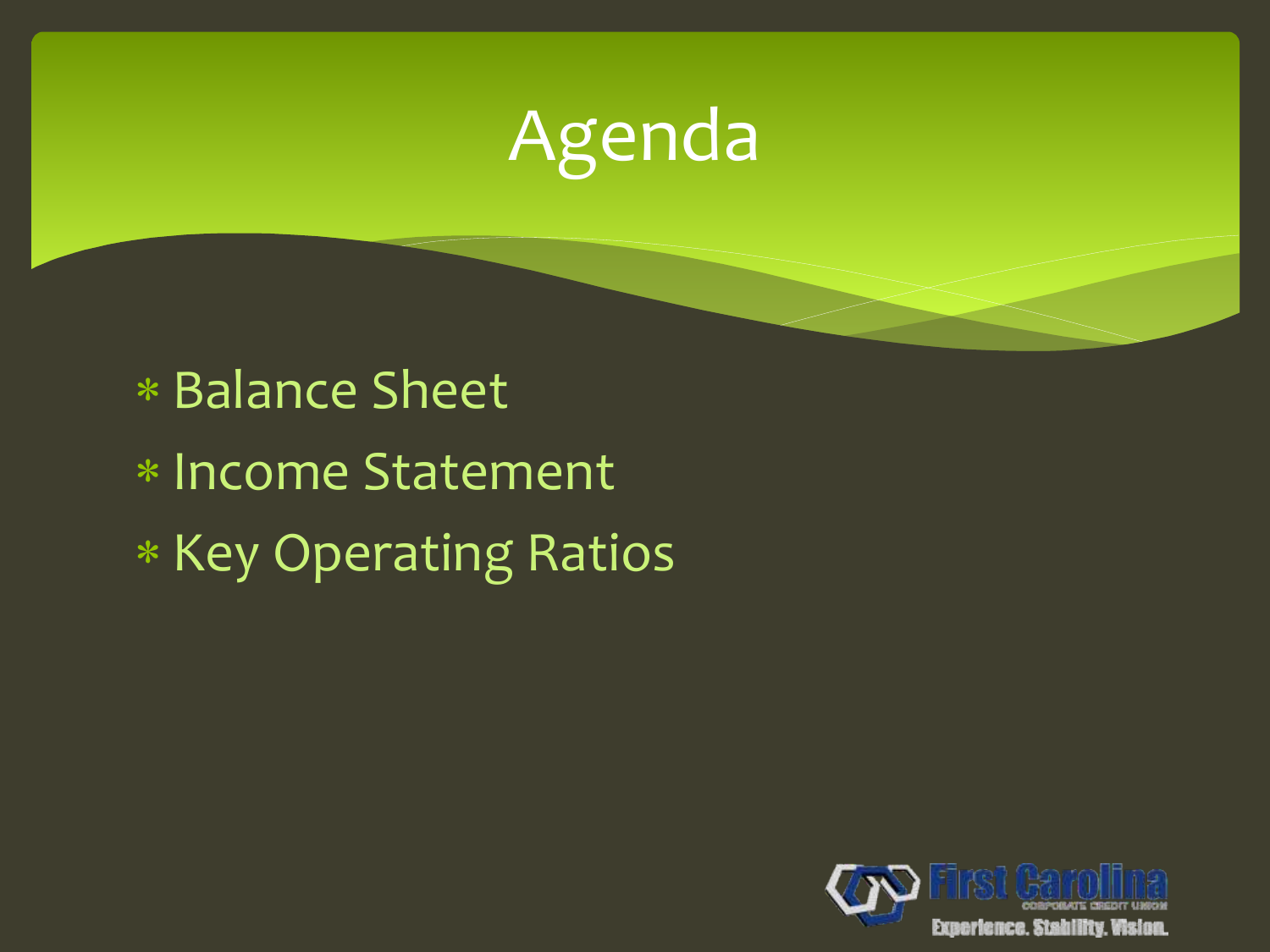### Personal Balance Sheet

#### Write down your personal assets -- items you own:

| * Home value              | \$400,000          |
|---------------------------|--------------------|
| * Total value of vehicles | 32,000             |
| * Retirement funds        | 300,000<br>168,000 |
| * Savings                 | 100,000            |
| * Checking                | \$1,000,000        |

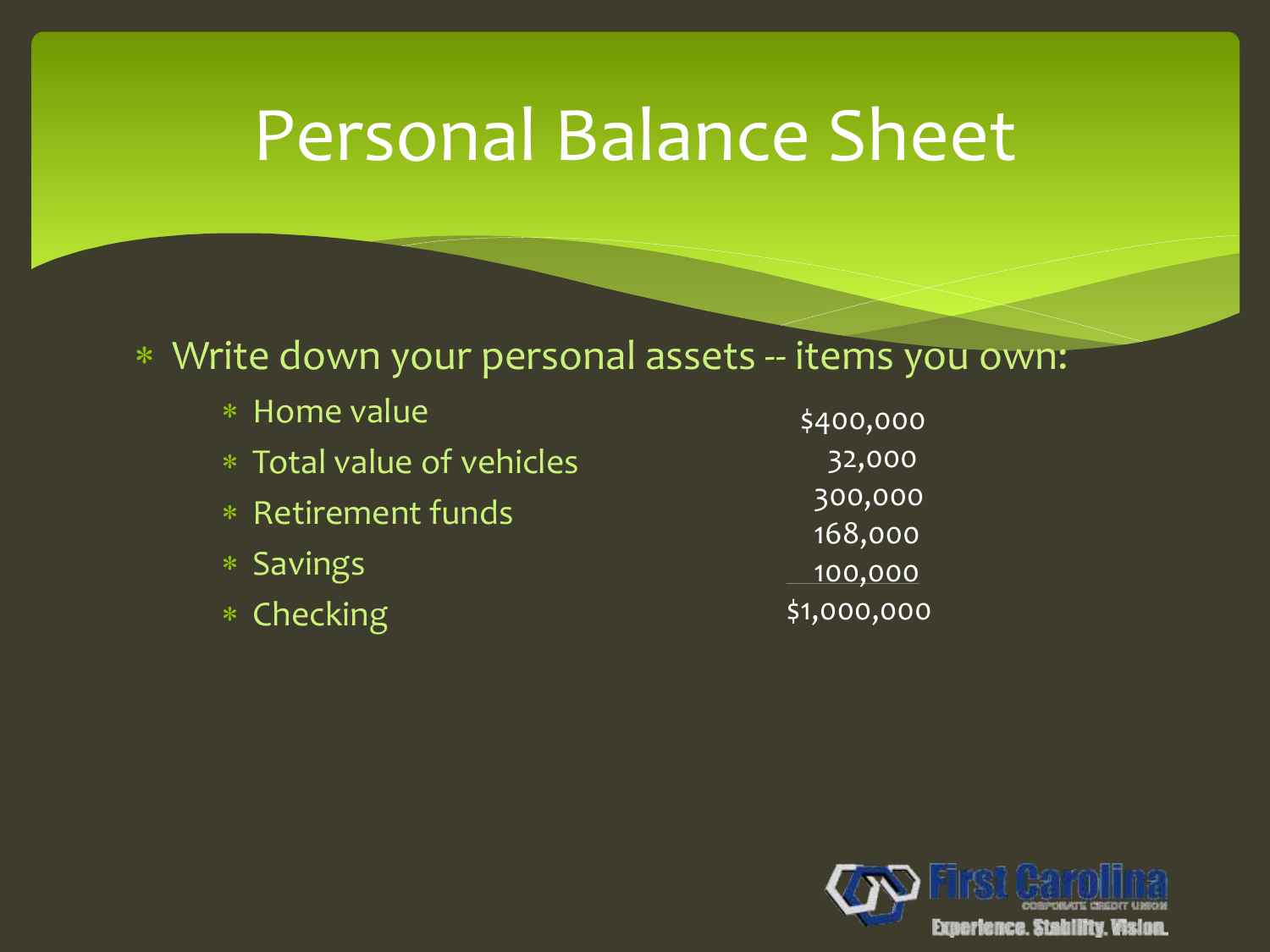### Personal Balance Sheet

 Write down your liabilities and their approximate dollar values:

| * Home mortgage balance | \$300,000 |
|-------------------------|-----------|
|-------------------------|-----------|

- Loans on vehicles 40,000
- Credit card debt 10,000
- Student loan debt 50,000

\$400,000

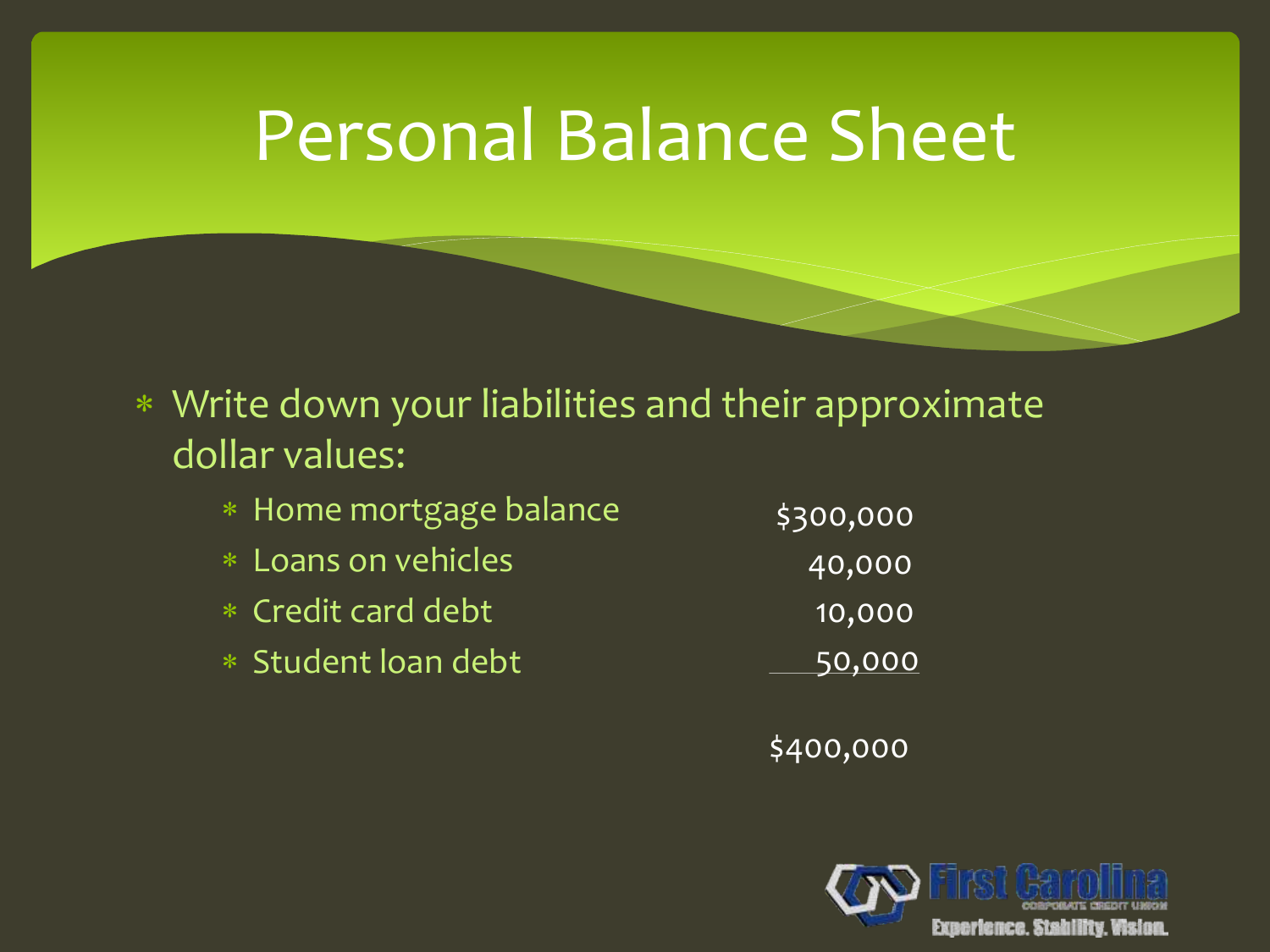### Personal Balance Sheet

- Subtract total liabilities from total assets
- The result is your **net worth**

| $Assets =$      | \$1,000,000 |
|-----------------|-------------|
| $Liabilities =$ | \$400,000   |
| Net Worth $=$   | \$600,000   |

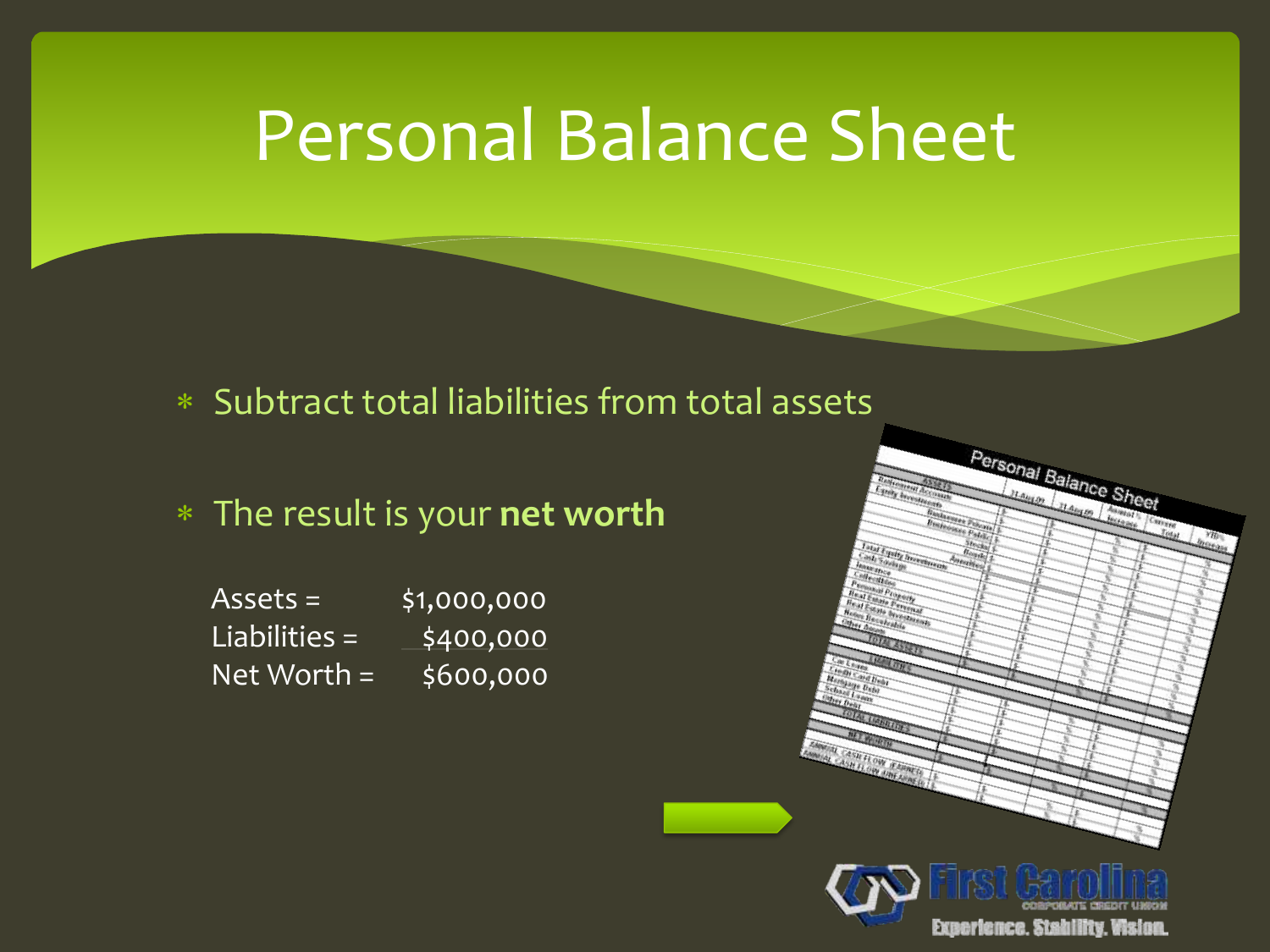### Credit Union Balance Sheet

Assets

Liabilities & Member Shares

Net Worth

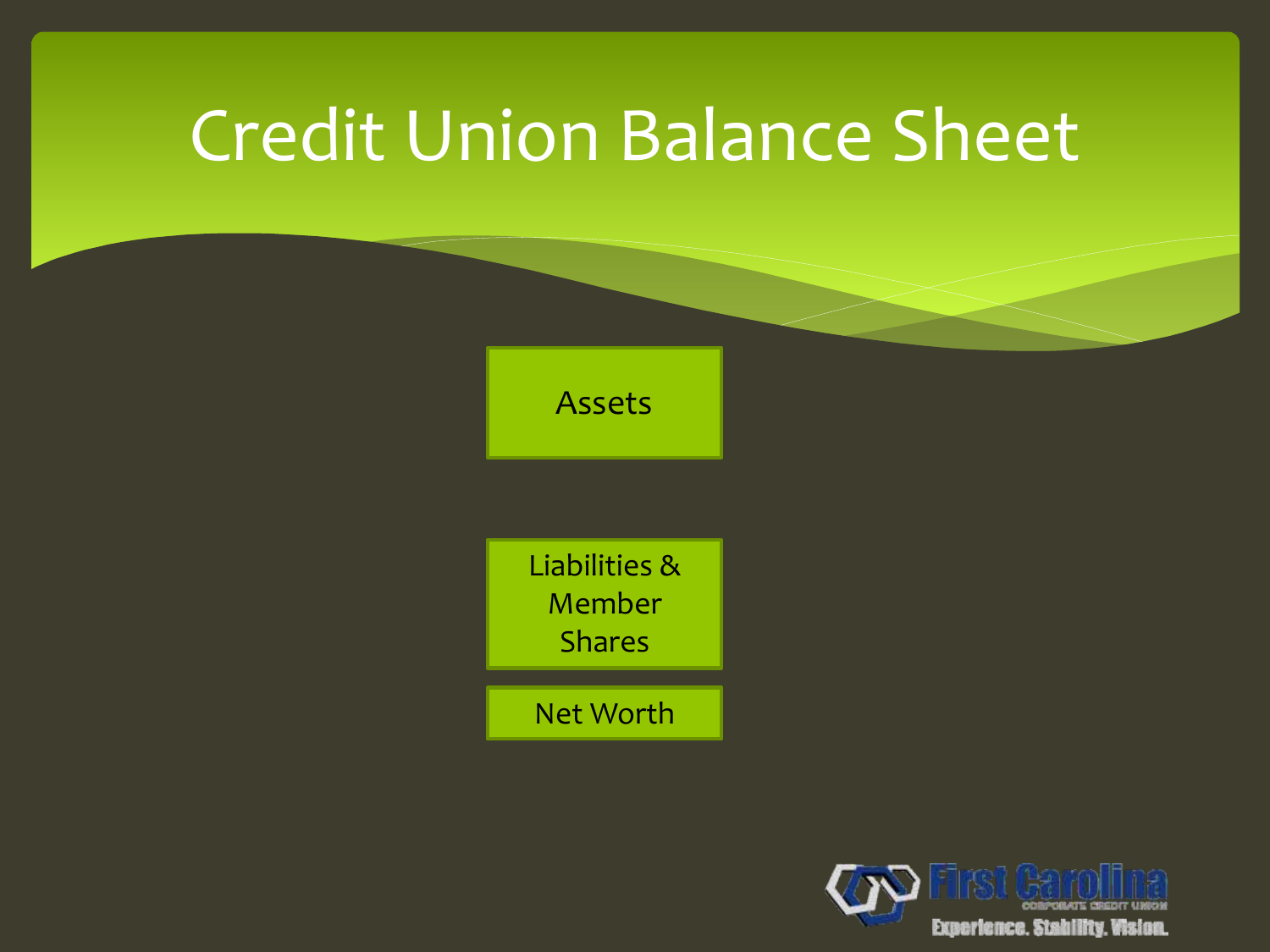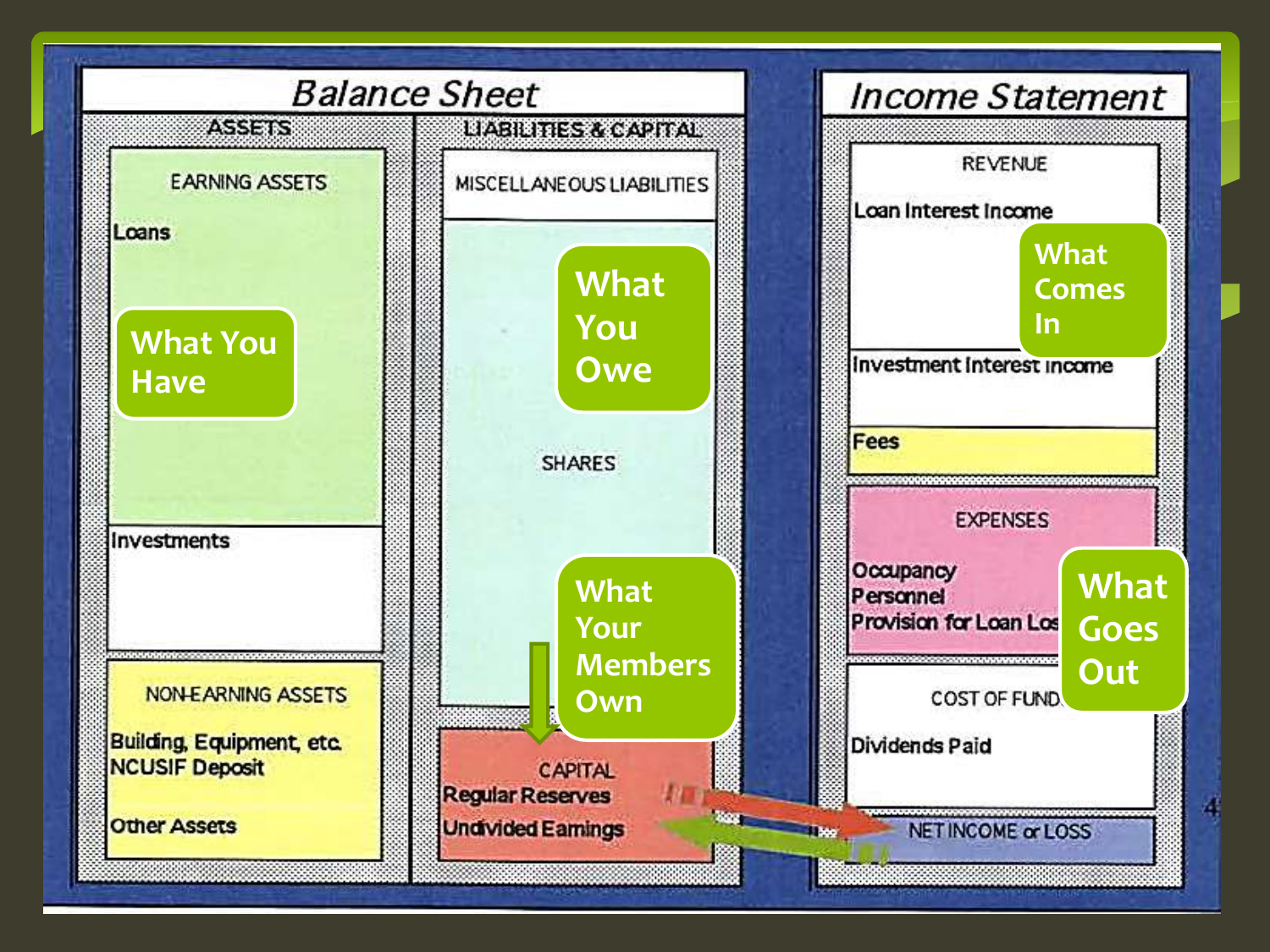### Credit Union Balance Sheet



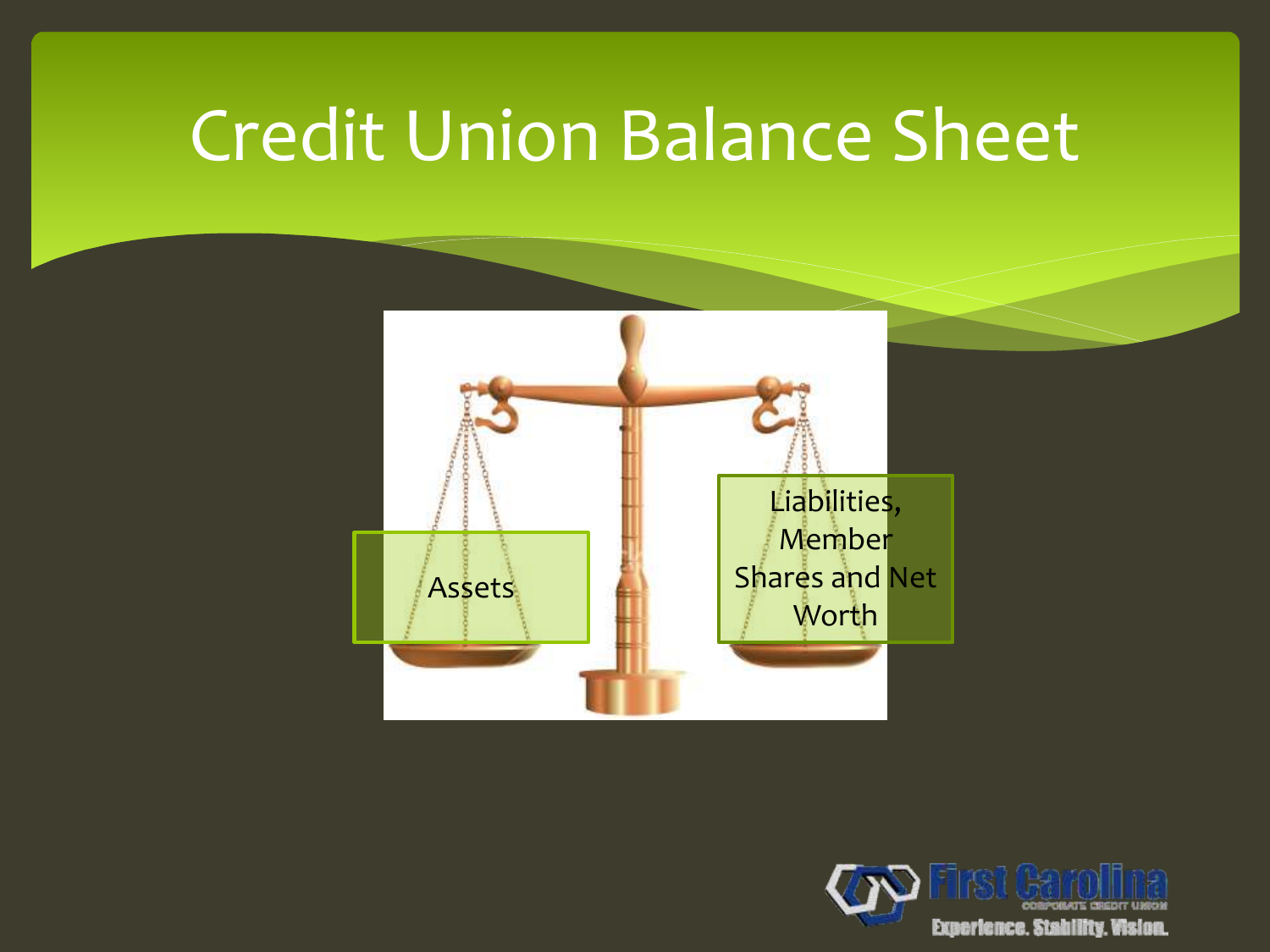- Assets
	- Cash
	- Investments
	- Loans
		- (Allowance for Loan Loss)
	- Fixed Assets
	- Other Assets



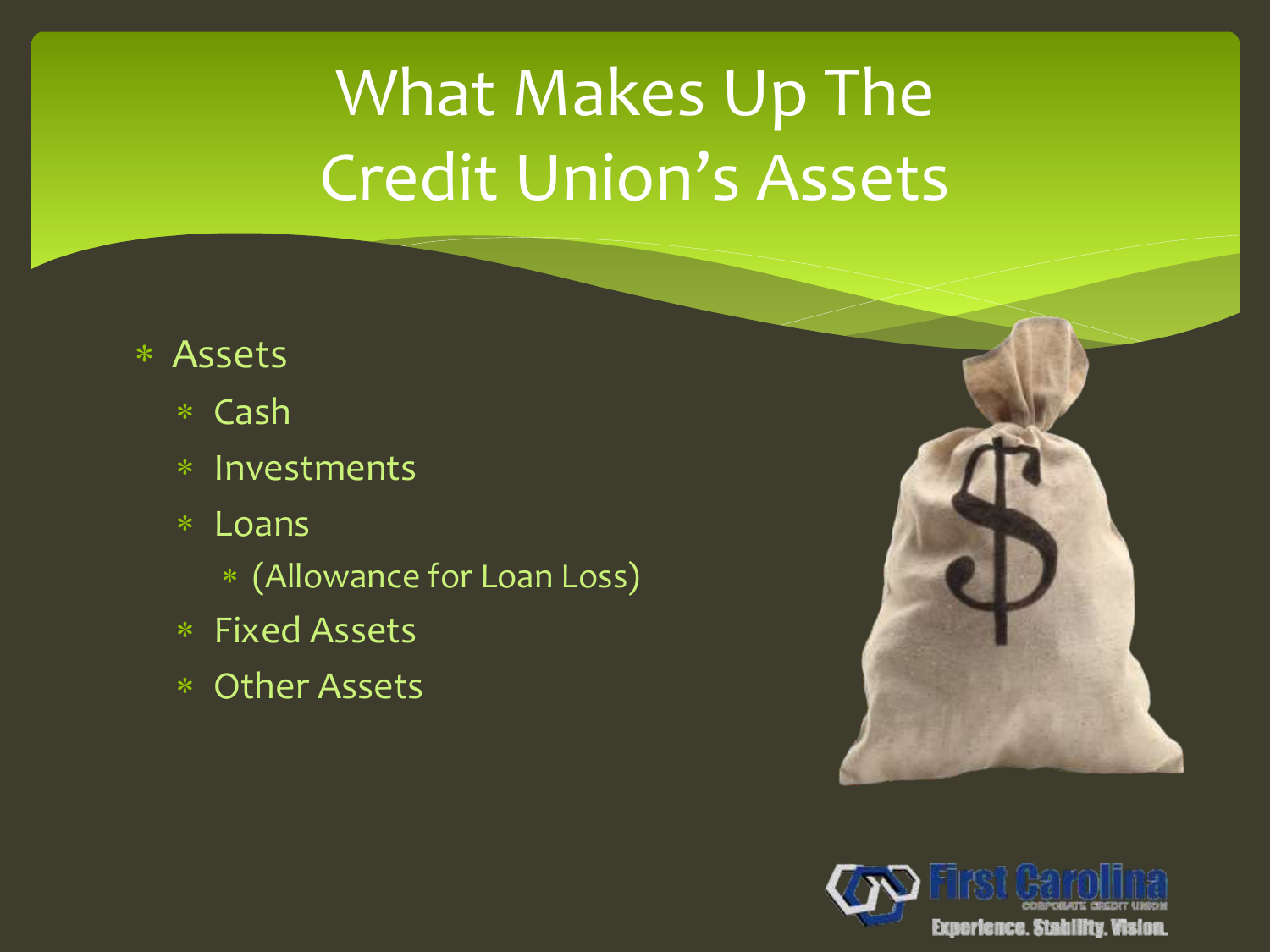- Assets
	- **Cash**
	- Investments
	- Loan
		- (Allowance for Loan Loss)
	- Fixed Assets
	- Other Assets

Cash is an asset that usually earns no income. The amount of cash on hand should be kept as low as possible, yet still sufficient to meet the demand for loans, withdrawals, and operational expenses.

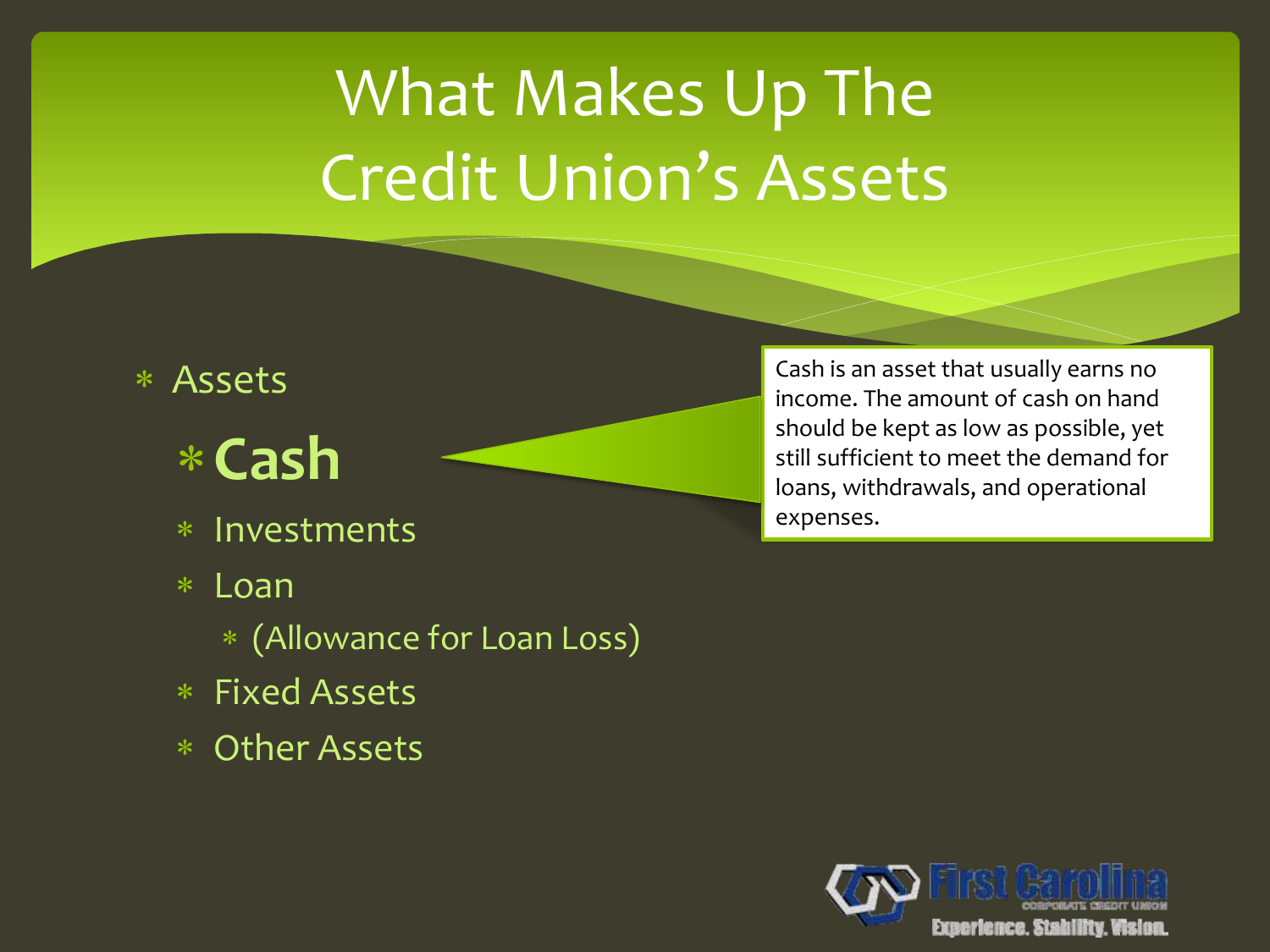#### Assets

Cash

#### **Investments**

- Loan
	- (Allowance for Loan Loss)
- Fixed Assets
- Other Assets

Investments are income-earning assets and include funds invested in the corporate credit union system or other financial institutions or instruments in order to earn interest.

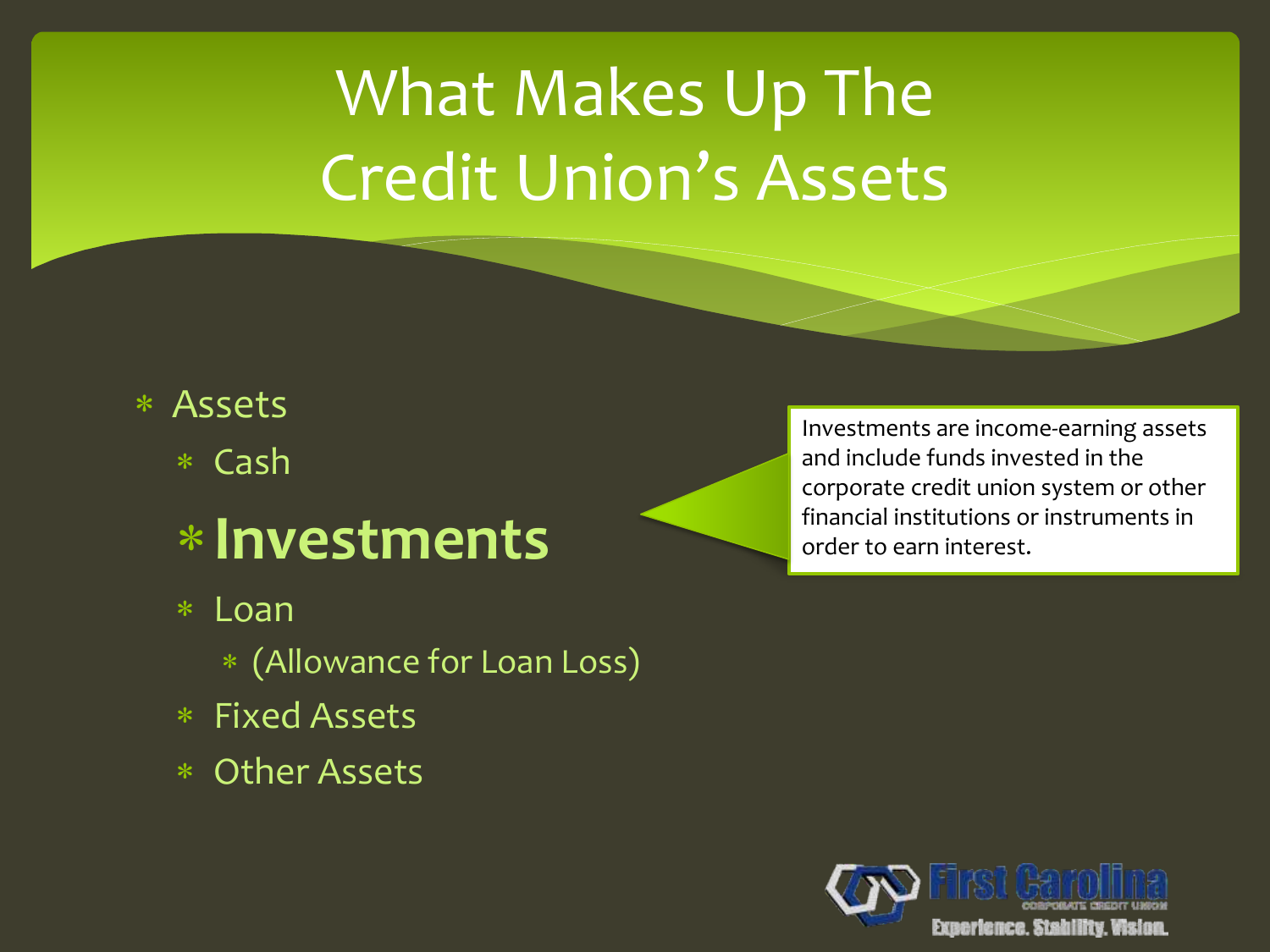- Assets
	- Cash
	- Investments
	- **Loans**
		- (Allowance for Loan Loss)
	- Fixed Assets
	- Other Assets

Loans to members are usually the largest asset and the major income earner for credit unions. Because of this loan delinquency can pose a grave threat to a credit union's financial stability.

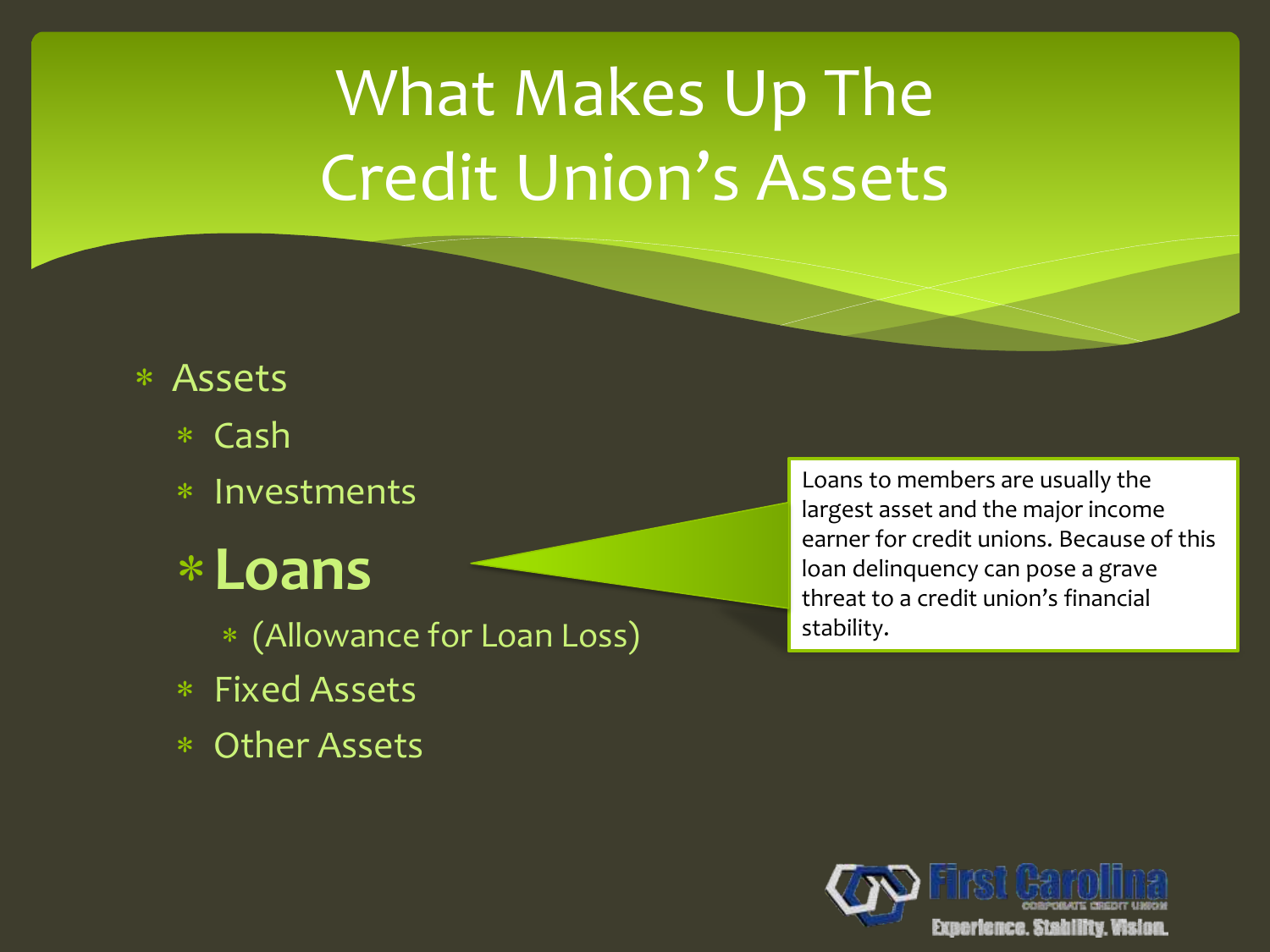#### Assets

- Cash
- Investments
- Loan
	- **(Allowance for Loan Loss)**
- Fixed Assets
- Other Assets



This is an amount that is set aside to absorb losses on loans that are not repaid. The allowance for loan losses is subtracted from loans outstanding; the net amount that results represents the estimated recoverable value of the loan portfolio.



Execricnce. Staniny. Wsion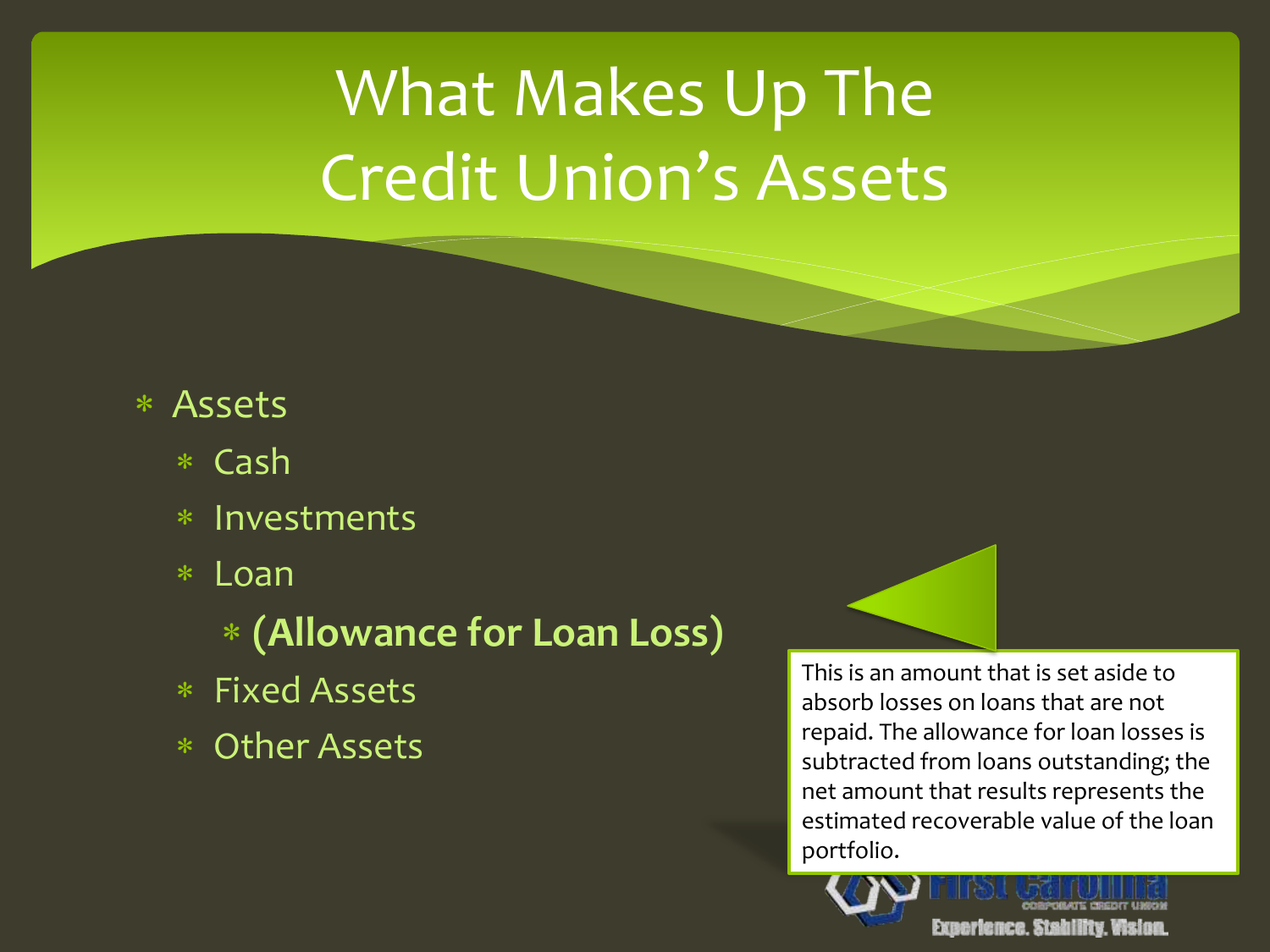- Assets
	- Cash
	- Investments
	- Loan

(Allowance for Loan Loss)

- **Fixed Assets**
- Other Assets

These are tangible assets of a credit union, such as land, buildings, furniture, and equipment. Fixed assets typically produce no income for a credit union. Credit unions are limited to the amount of fixed assets they may have without a waiver.

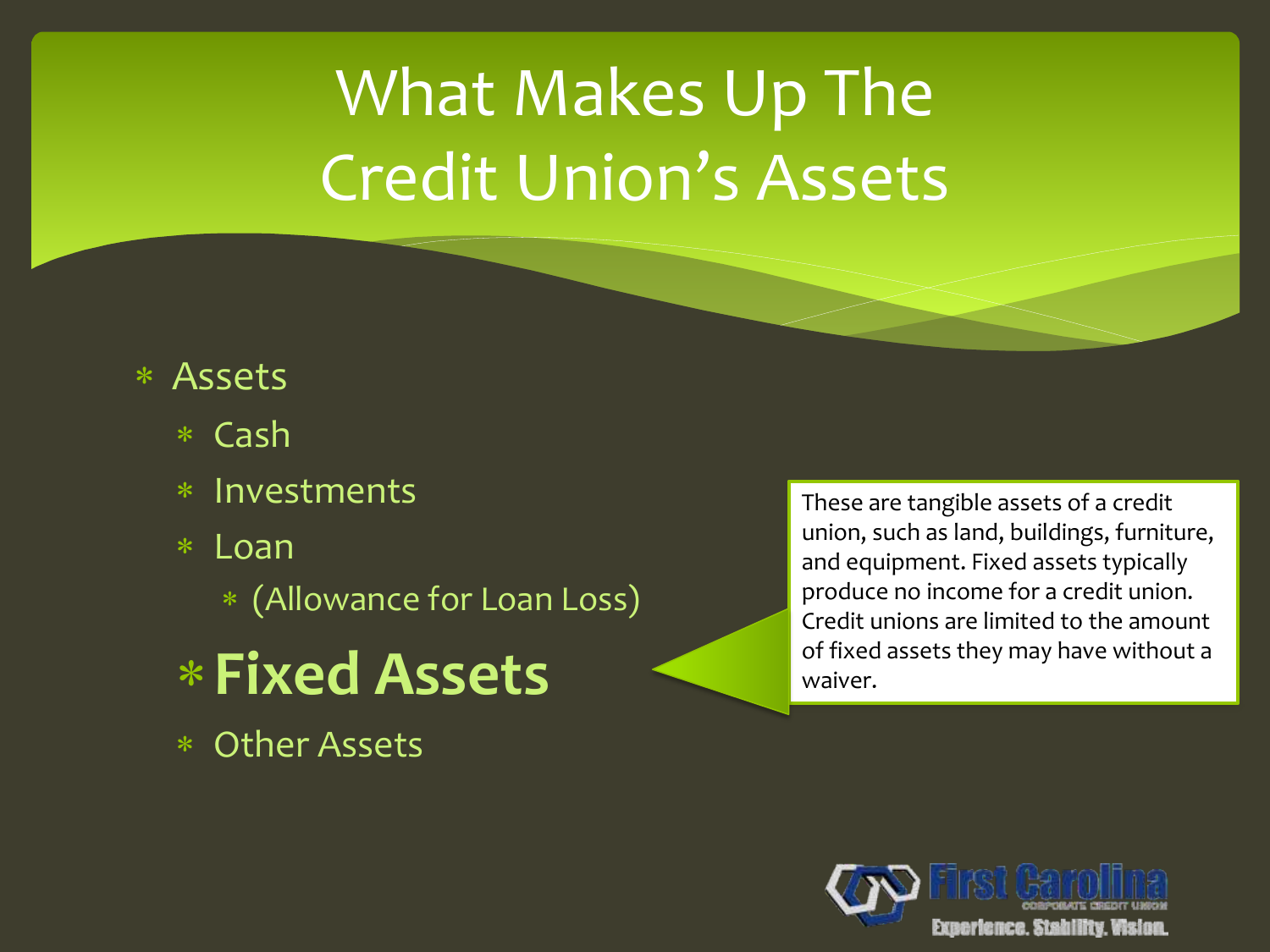#### Assets

- Cash
- Investments
- Loan
	- (Allowance for Loan Loss)
- Fixed Assets

**Other Assets**

These are assets that don't fit into the other asset categories. Examples are: accrued income and prepaid expenses.

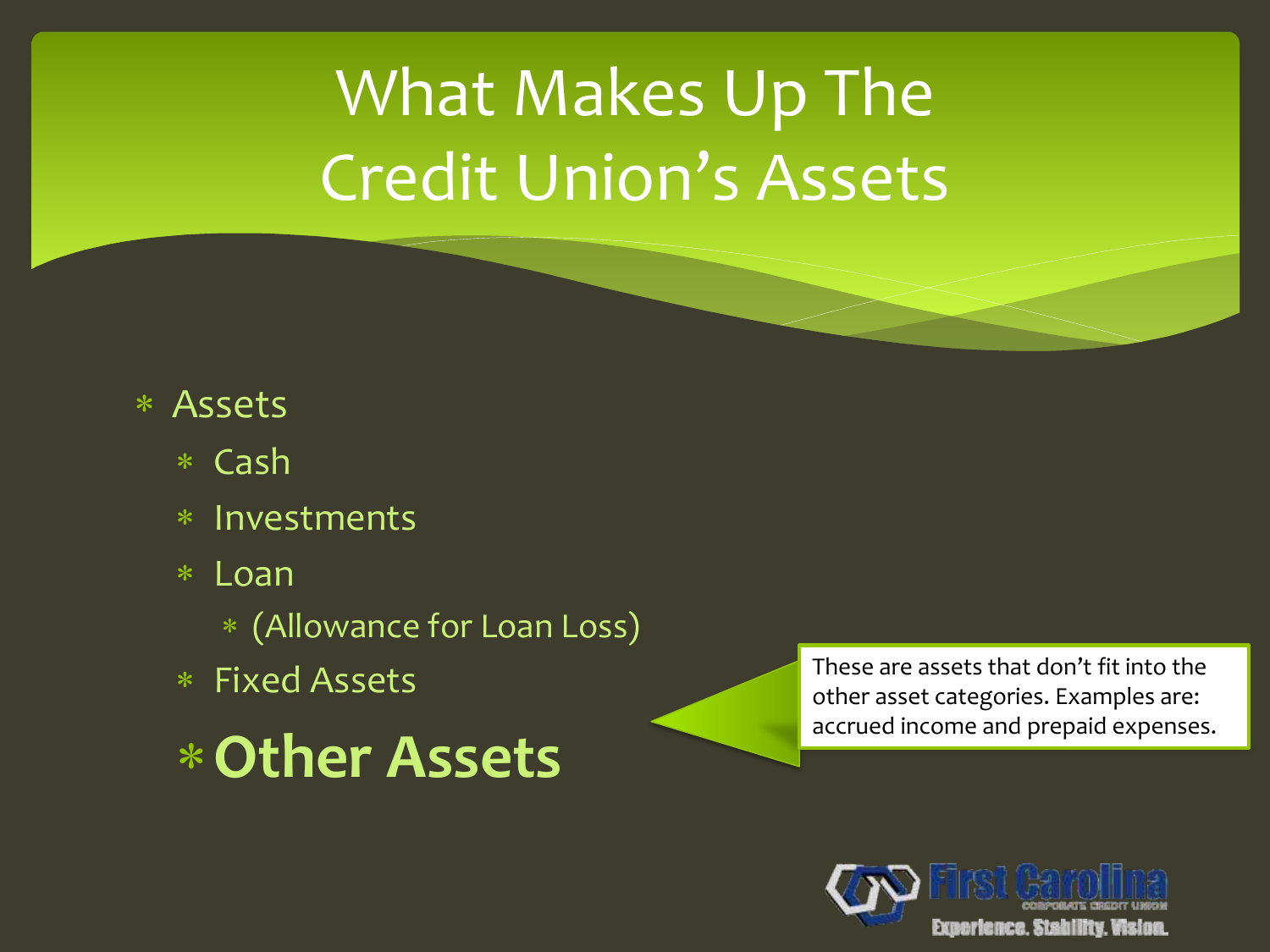### What Makes Up The Credit Union's Liabilities

#### Liabilities

- Accounts Payable
- Notes Payable
- Other Liabilities



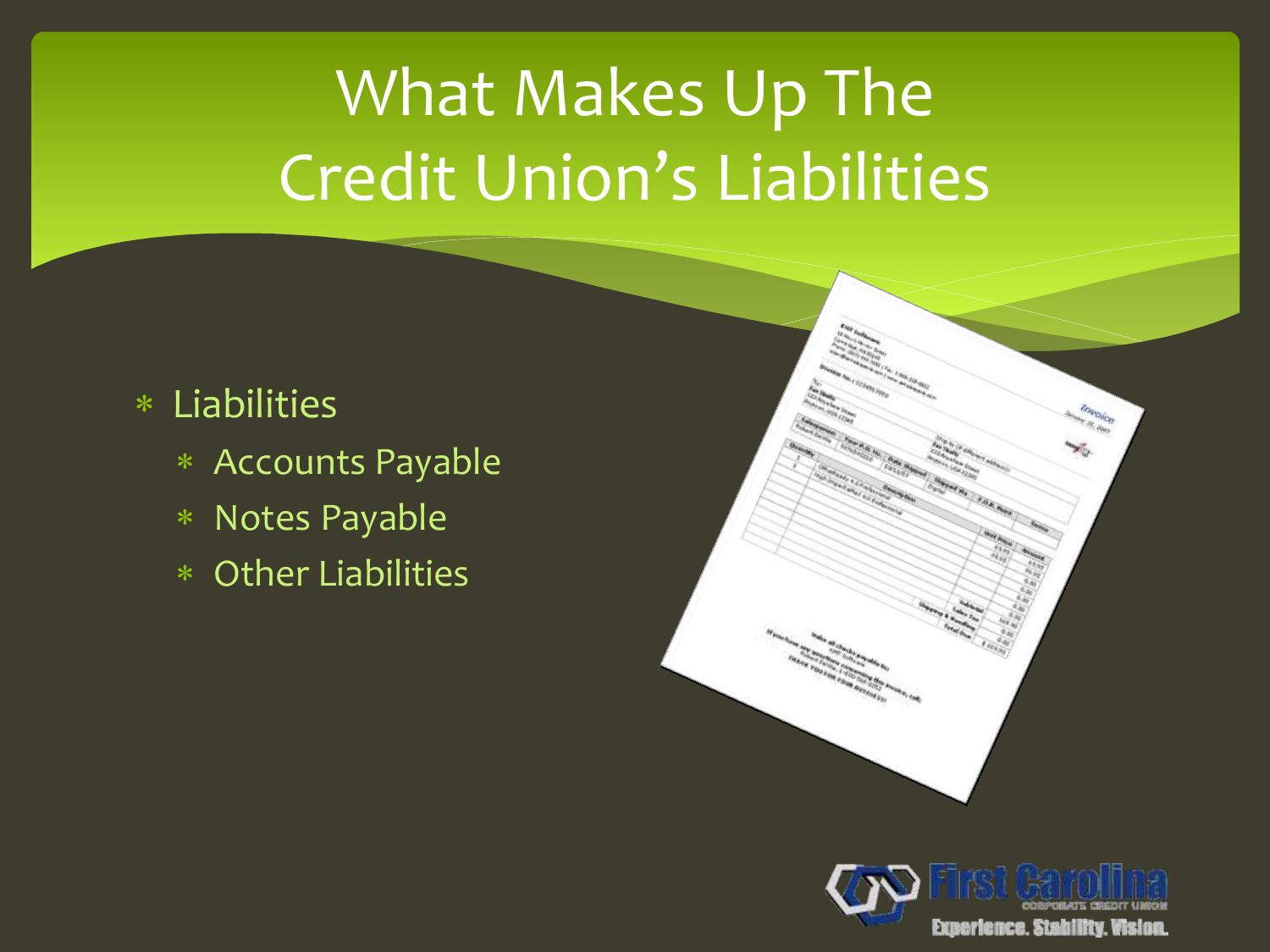### What Makes Up The Credit Union's Liabilities

#### Liabilities

- **Accounts Payable**
- Notes Payable
- Other Liabilities

Are amounts owed by a credit union for goods and services it has already received.

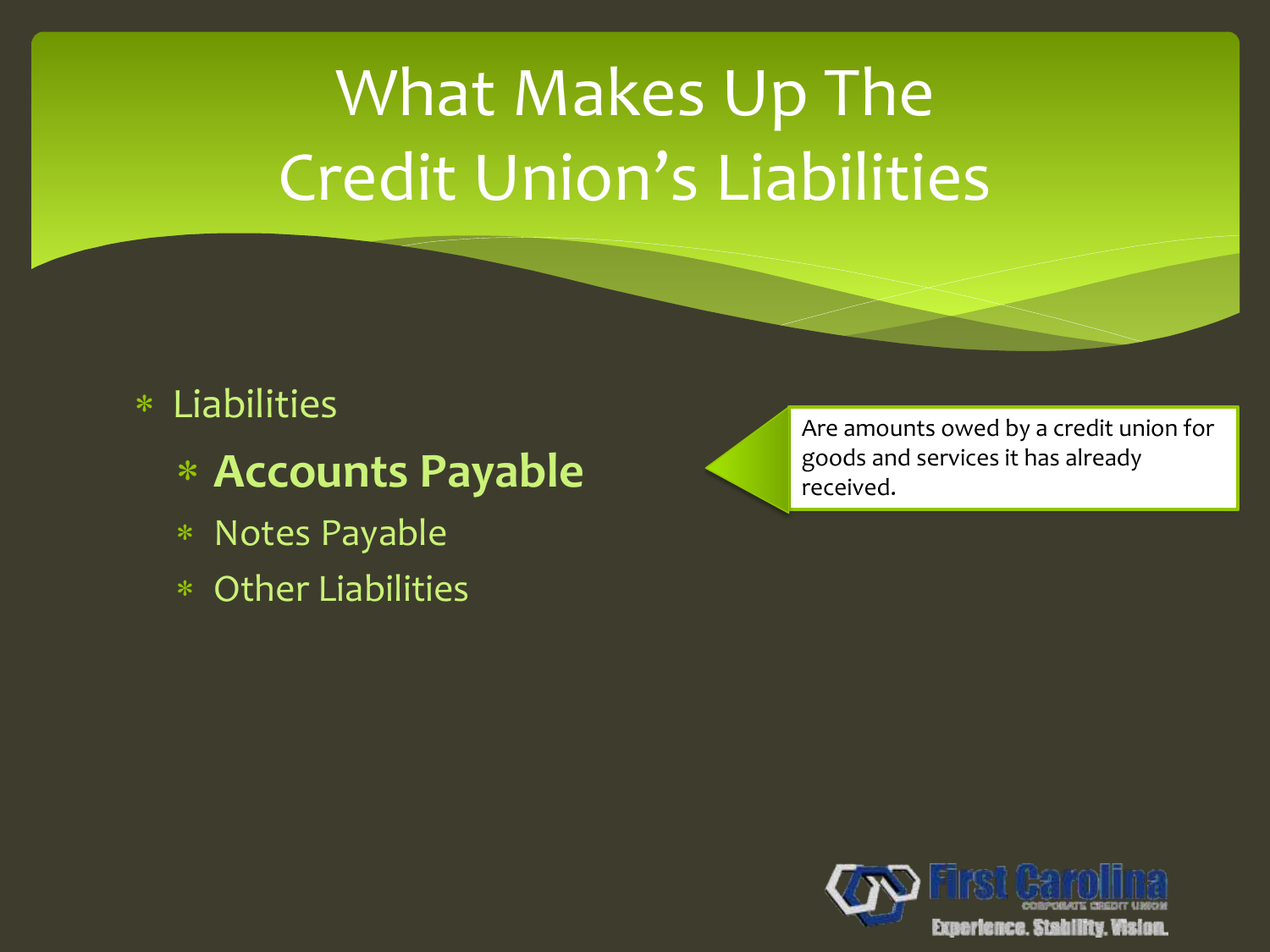### What Makes Up The Credit Union's Liabilities

#### Liabilities

- Accounts Payable
- **Notes Payable**
- Other Liabilities

Represents money that has been borrowed by a credit union.

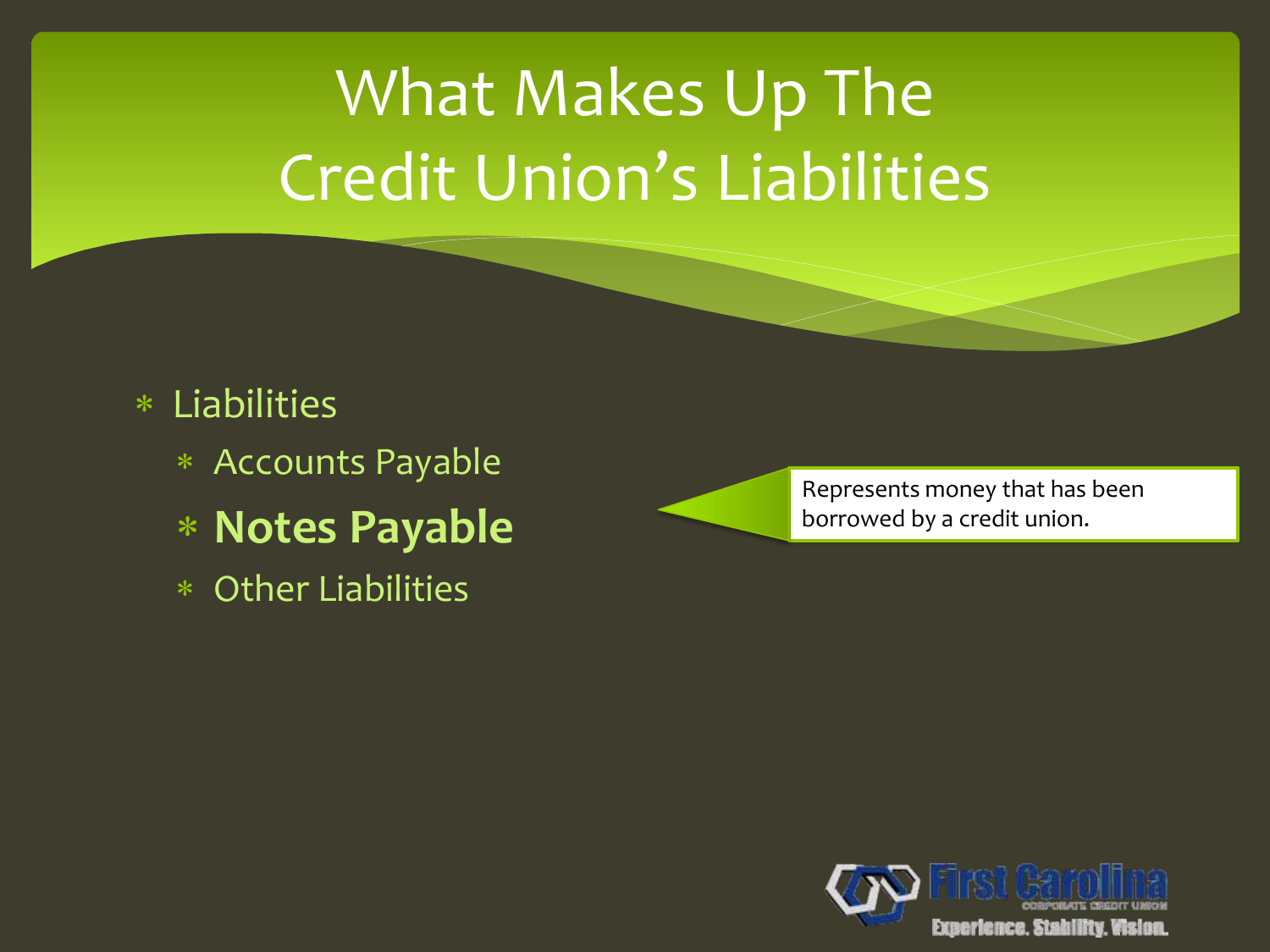### What Makes Up The Credit Union's Liabilities

#### Liabilities

- Accounts Payable
- Notes Payable
- Other Liabilities

Include remaining liabilities, such as unearned income. Unearned income is income that a credit union has received before it is earned.

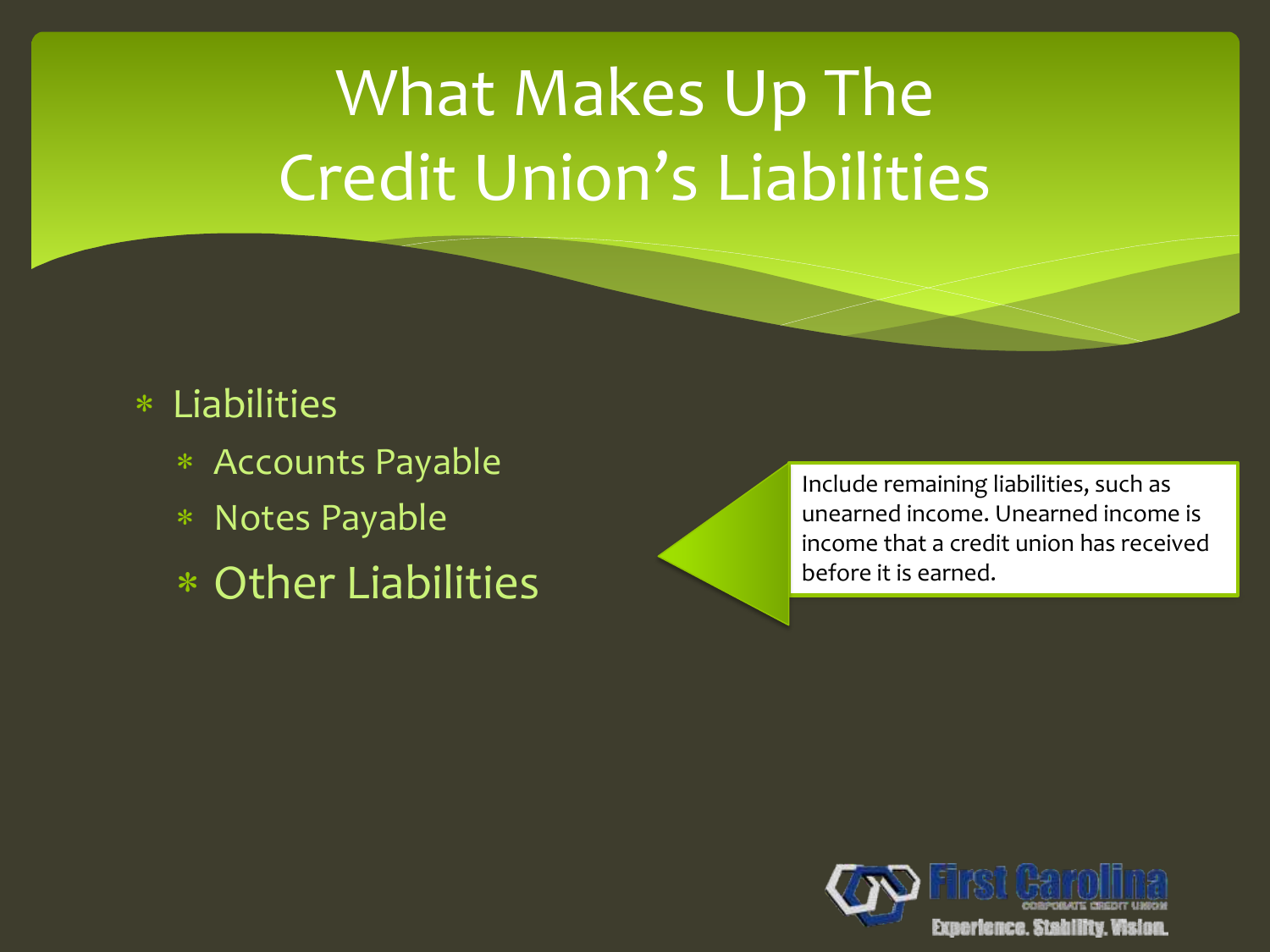\* Capital (Capital and Equity are Interchangeable)

- Member Shares and Savings
- Statutory Reserves
- Special Reserves
- Undivided Earnings

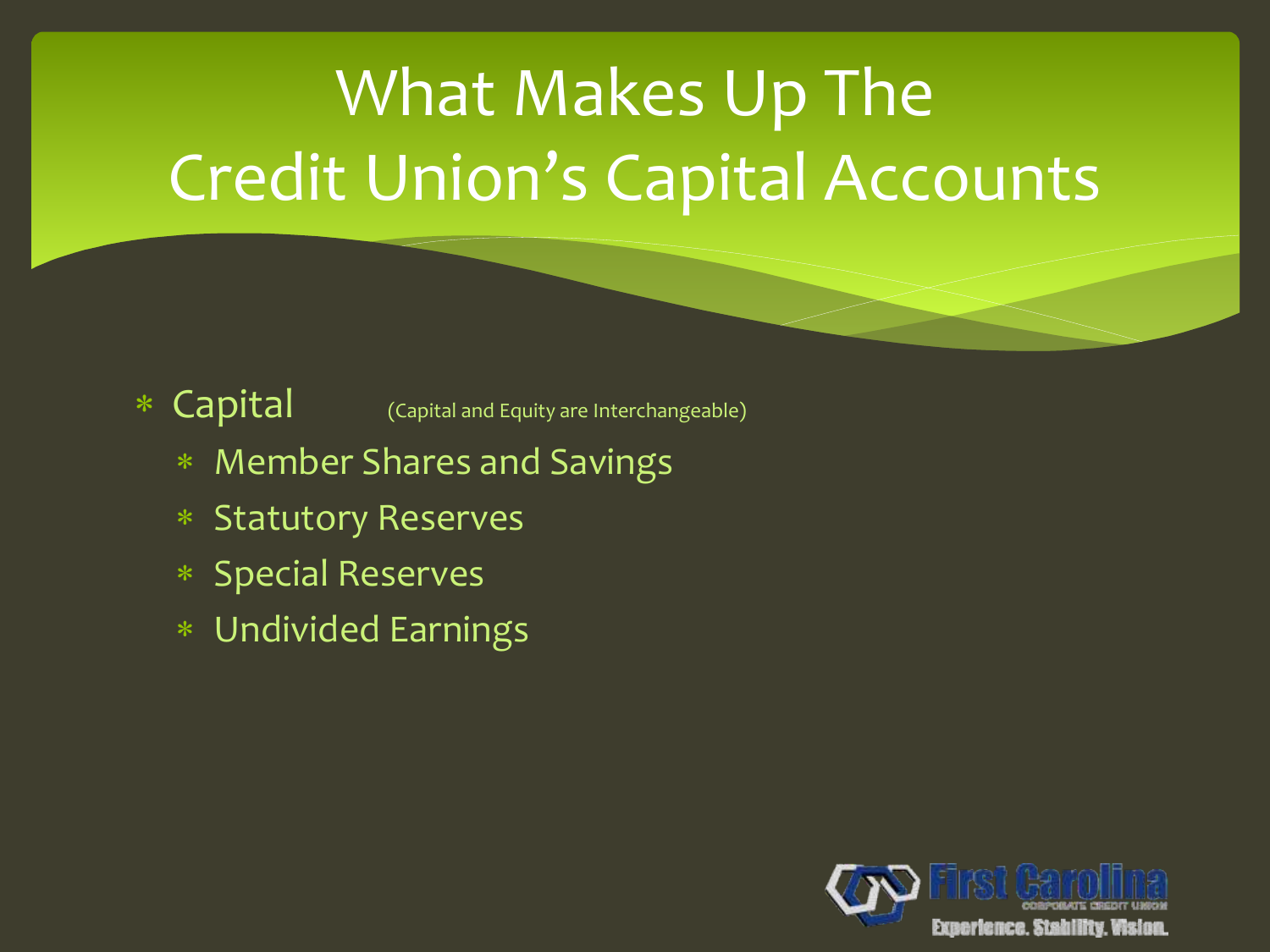$\triangleleft$  Capital  $\triangleleft$  (Capital and Equity are Interchangeable)

- **Member Shares and Savings**
- Statutory Reserves
- Special Reserves
- Undivided Earnings

Represent the total amount saved by members. NCUA considers these funds to be equity because of the cooperative structure of credit unions, where savers are owners. The AICPA, however, says the funds are liabilities.

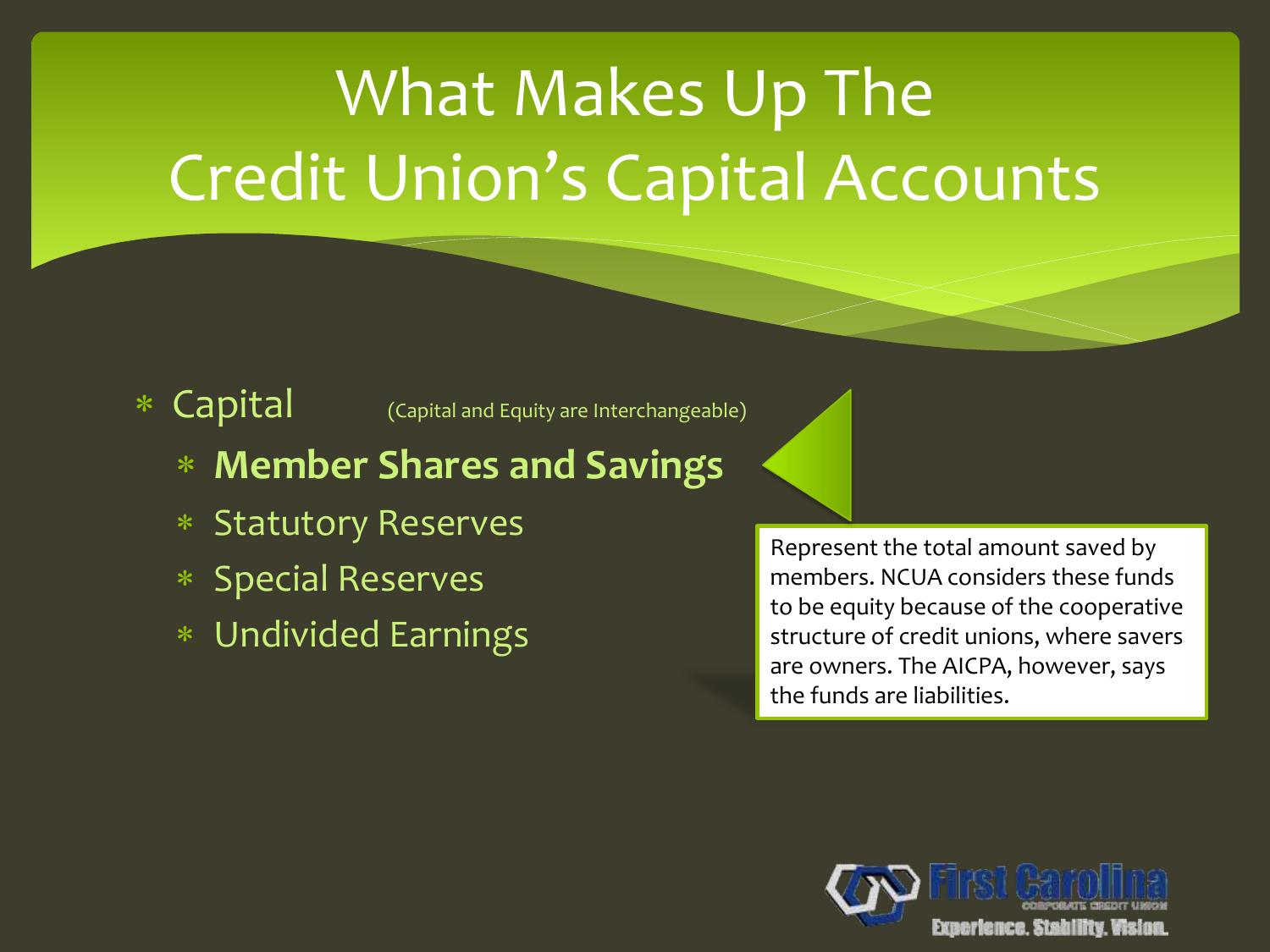$\triangleleft$  Capital  $\triangleleft$  (Capital and Equity are Interchangeable)

- Member Shares and Savings
- **Statutory Reserves**
- Special Reserves
- Undivided Earnings

Are reserves that a credit union is required by law or regulation to maintain.

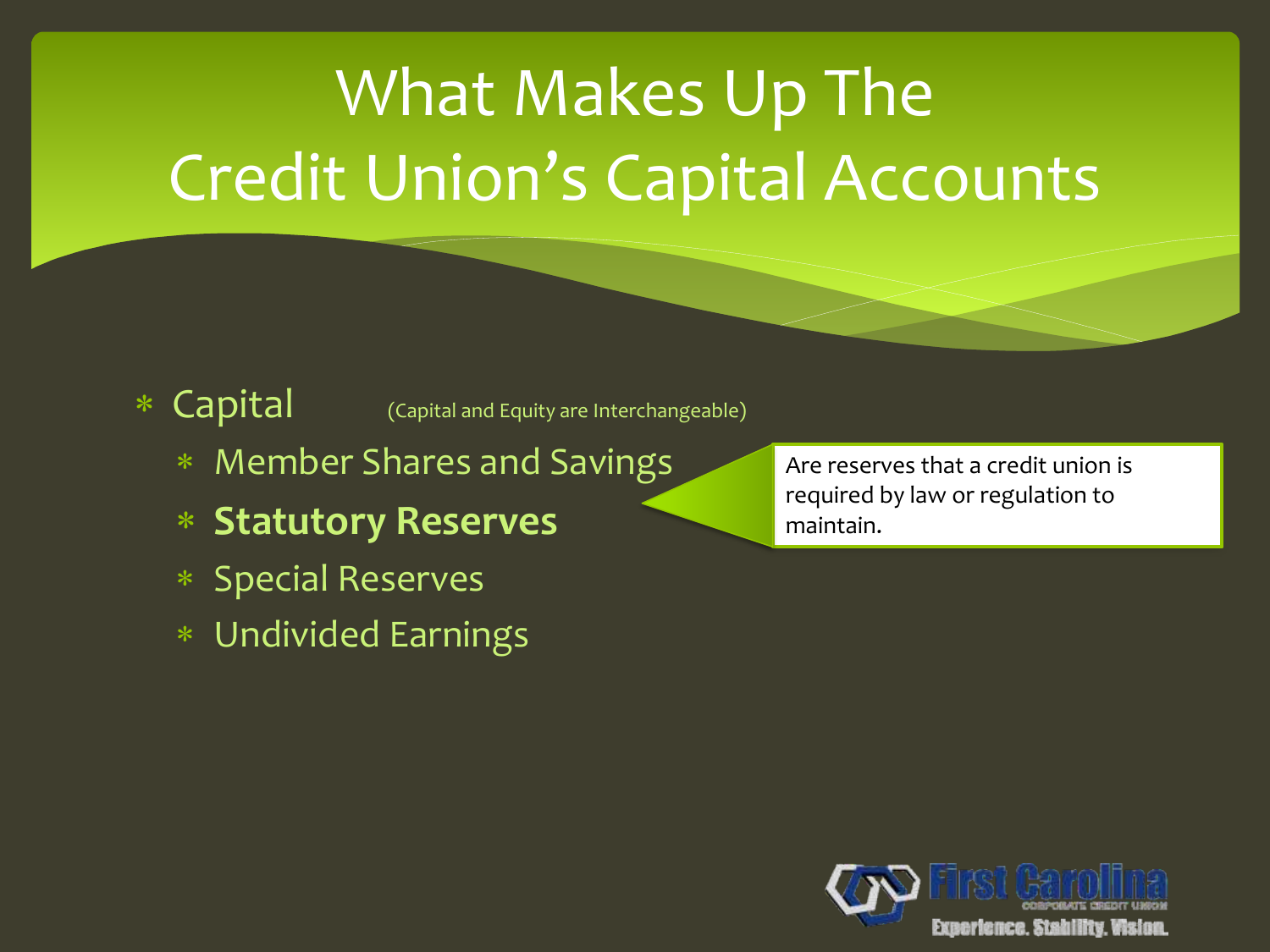$\triangleleft$  Capital  $\triangleleft$  (Capital and Equity are Interchangeable)

- \* Member Shares and Savings
- Statutory Reserves
- **Special Reserves**
- Undivided Earnings

Are voluntary reserves set up by a credit union for specific purposes, such as potential losses or building acquisitions.

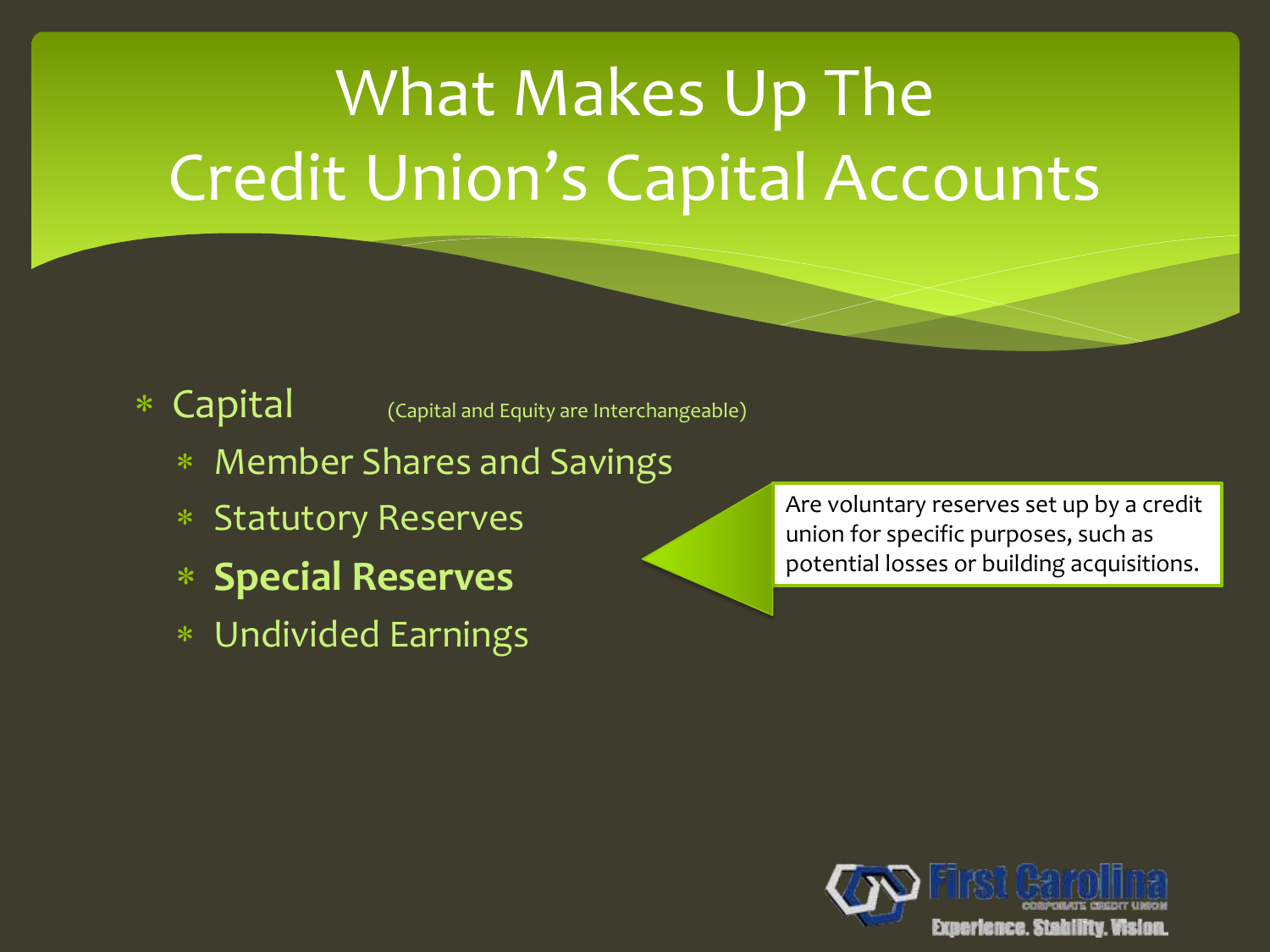$\triangleleft$  Capital  $\triangleleft$  (Capital and Equity are Interchangeable)

- Member Shares and Savings
- Statutory Reserves
- \* Special Reserves
- **Undivided Earnings**

Are accumulated earnings of a credit union after all expenses and reserve provisions are deducted. The amount represents the total net income earned during the credit union's history, less amounts set aside for special purposes (such as statutory reserves required by law)

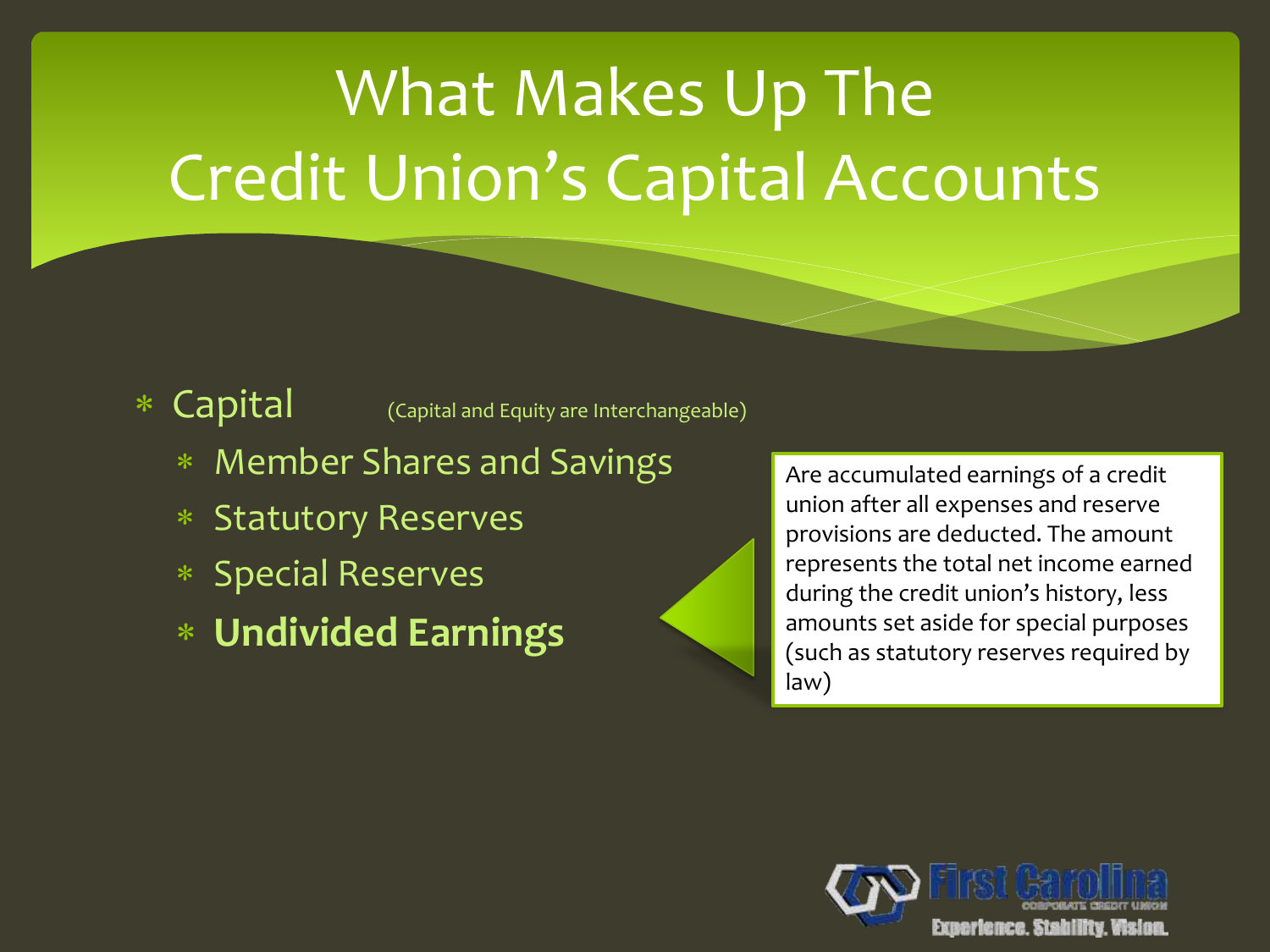#### \* Income

- Interest Earned
- Non-interest Income
- Expense
	- Dividend and Interest Expense
	- Operating Expense
	- Depreciation
	- Provision for Loan Losses
- Net Income



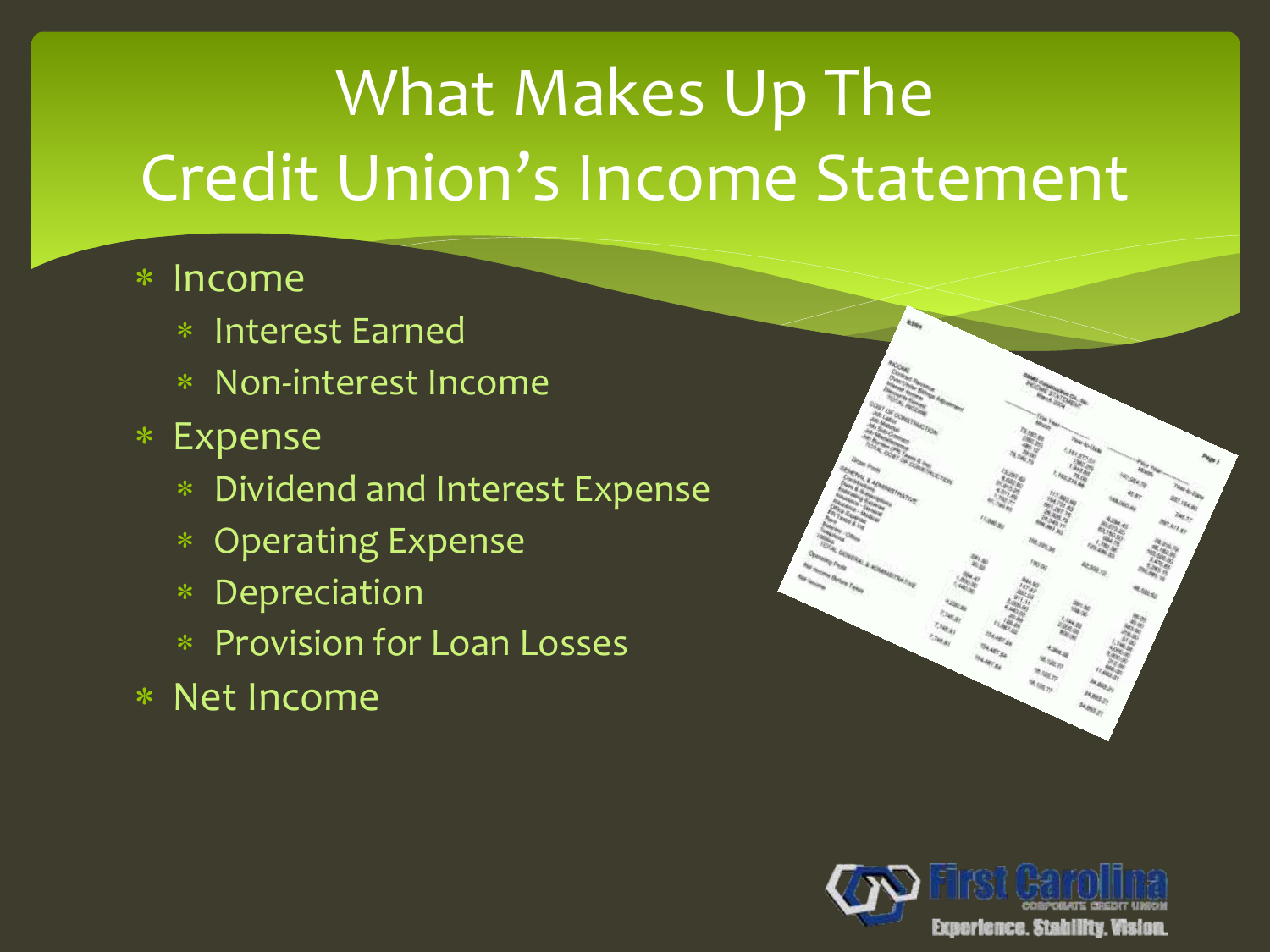#### \* Income

- **Interest Earned**
- Non-interest Income
- Expense
	- Dividend and Interest Expense
	- Operating Expense
	- Depreciation
	- Provision for Loan Losses
- Net Income



Income earned on investments and on loans are the first accounts on the income statement.

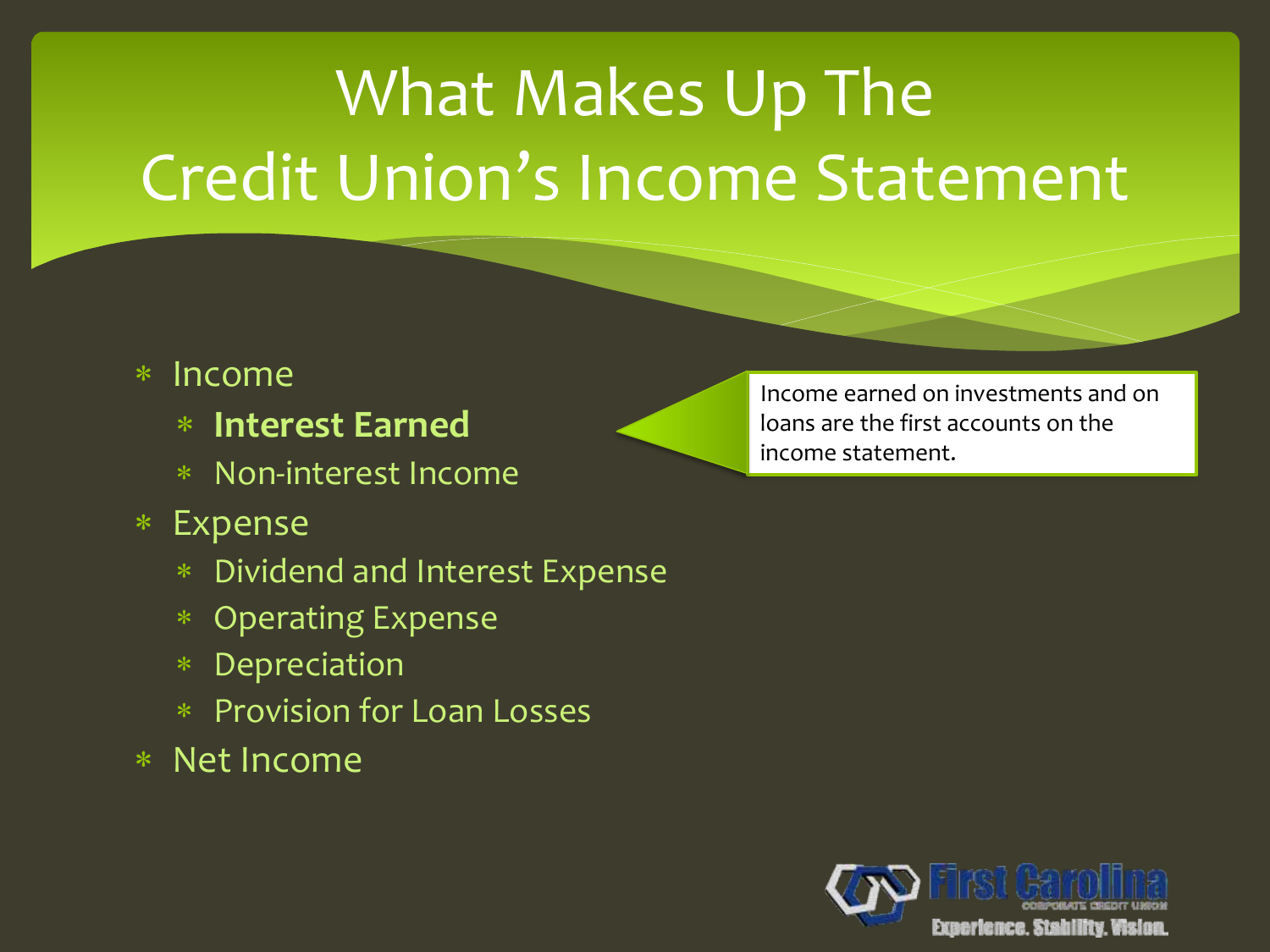#### \* Income

- Interest Earned
- **Non-interest Income**
- Expense
	- Dividend and Interest Expense
	- Operating Expense
	- Depreciation
	- Provision for Loan Losses
- Net Income

Includes fees charged for specific services or membership. Examples: fees for insufficient funds on checks, annual fees for credit cards, and late fees on delinquent loan payments.

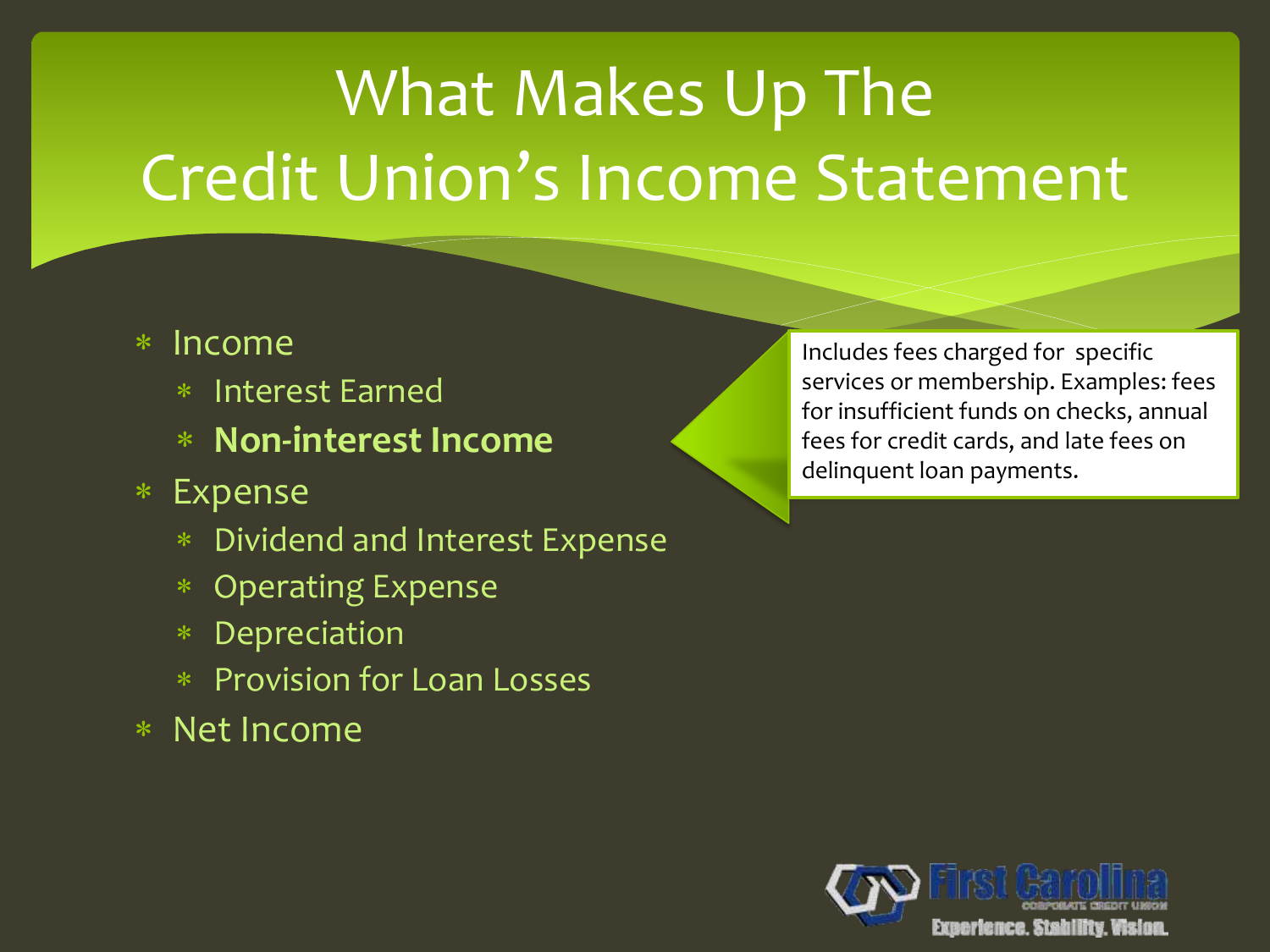- \* Income
	- Interest Earned
	- Noninterest Income
- Expense
	- **Dividend and Interest Expense**
	- Operating Expense
	- Depreciation
	- Provision for Loan Losses
- Net Income

Includes amounts the credit union paid on savings accounts, note payables and other sources of funds with an interest cost.

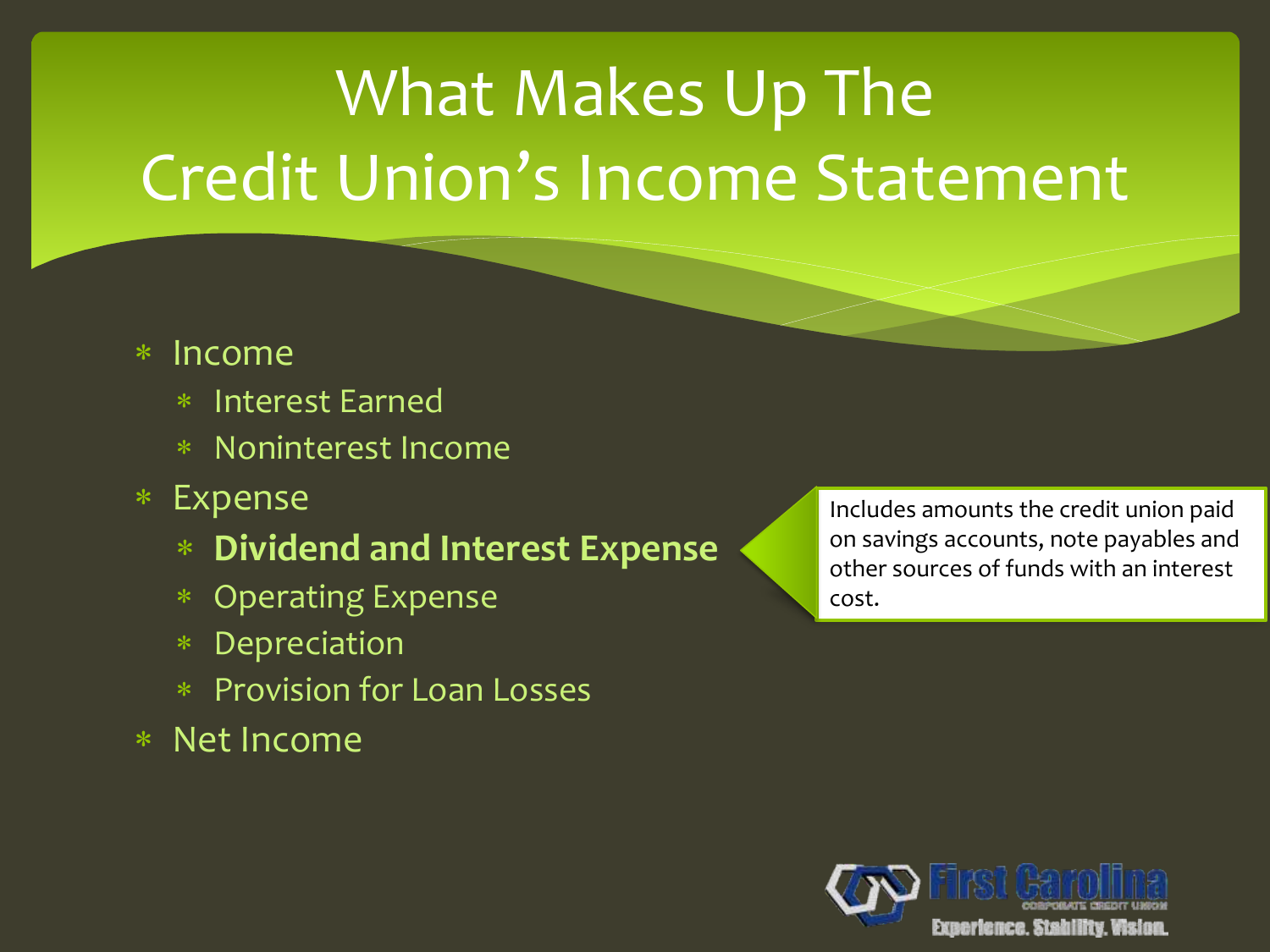#### \* Income

- Interest Earned
- Noninterest Income
- Expense
	- Dividend and Interest Expense
	- **Operating Expense**
	- Depreciation
	- Provision for Loan Losses
- Net Income

Includes expenses for employee salaries and benefits, travel, office operations, education, insurance premiums, operating fees and miscellaneous

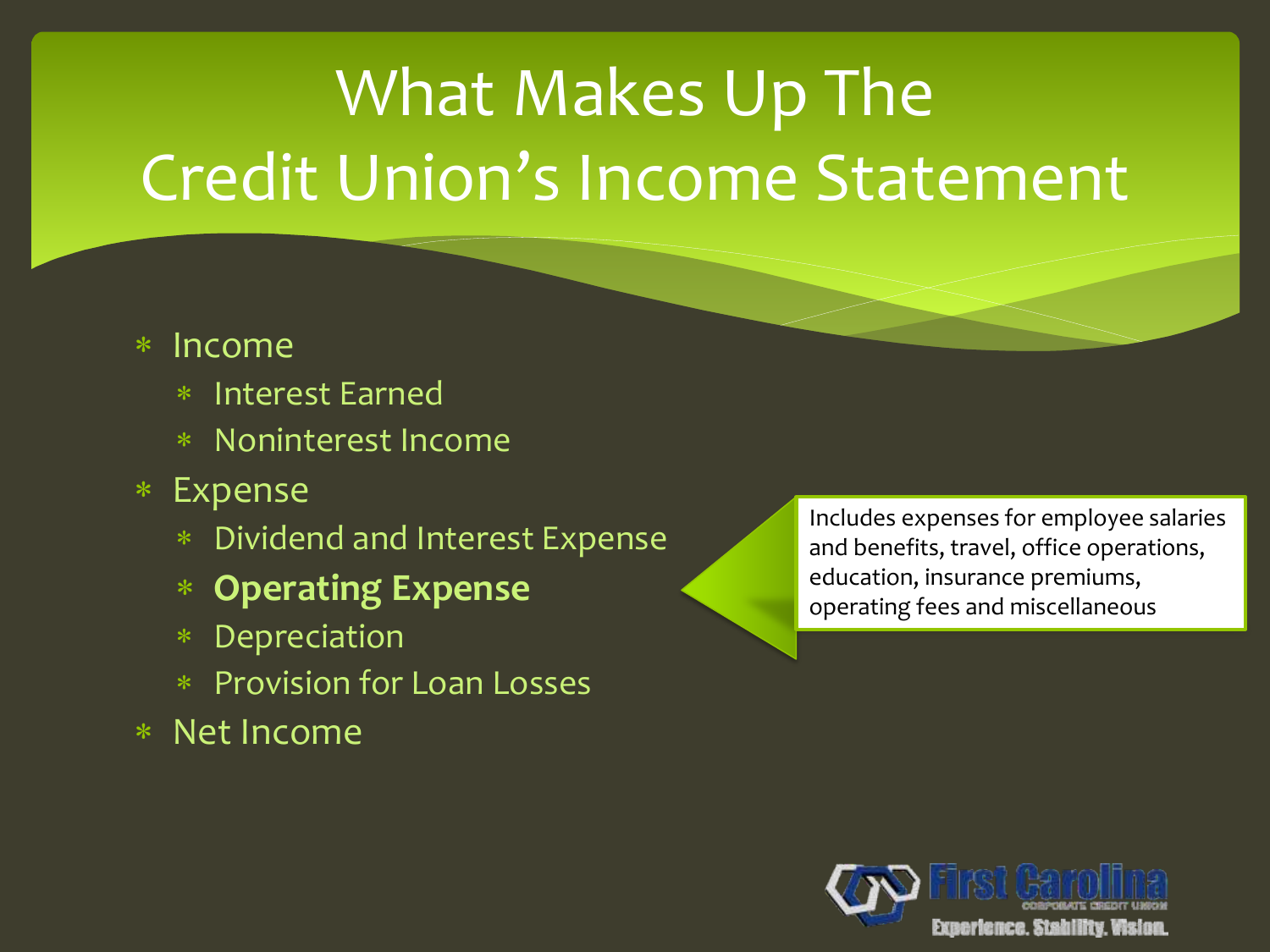#### \* Income

- Interest Earned
- Noninterest Income
- Expense
	- Dividend and Interest Expense
	- Operating Expense

#### **Depreciation**

- Provision for Loan Losses
- Net Income

Is the decrease in the value of a fixed asset, such as credit union processing equipment, over a period of time. While some fixed assets (such as buildings) actually increase in value, the value reported on the the balance sheet is still reduced each year, as a way to allocate the cost of purchasing the building to the years in which the building is used.

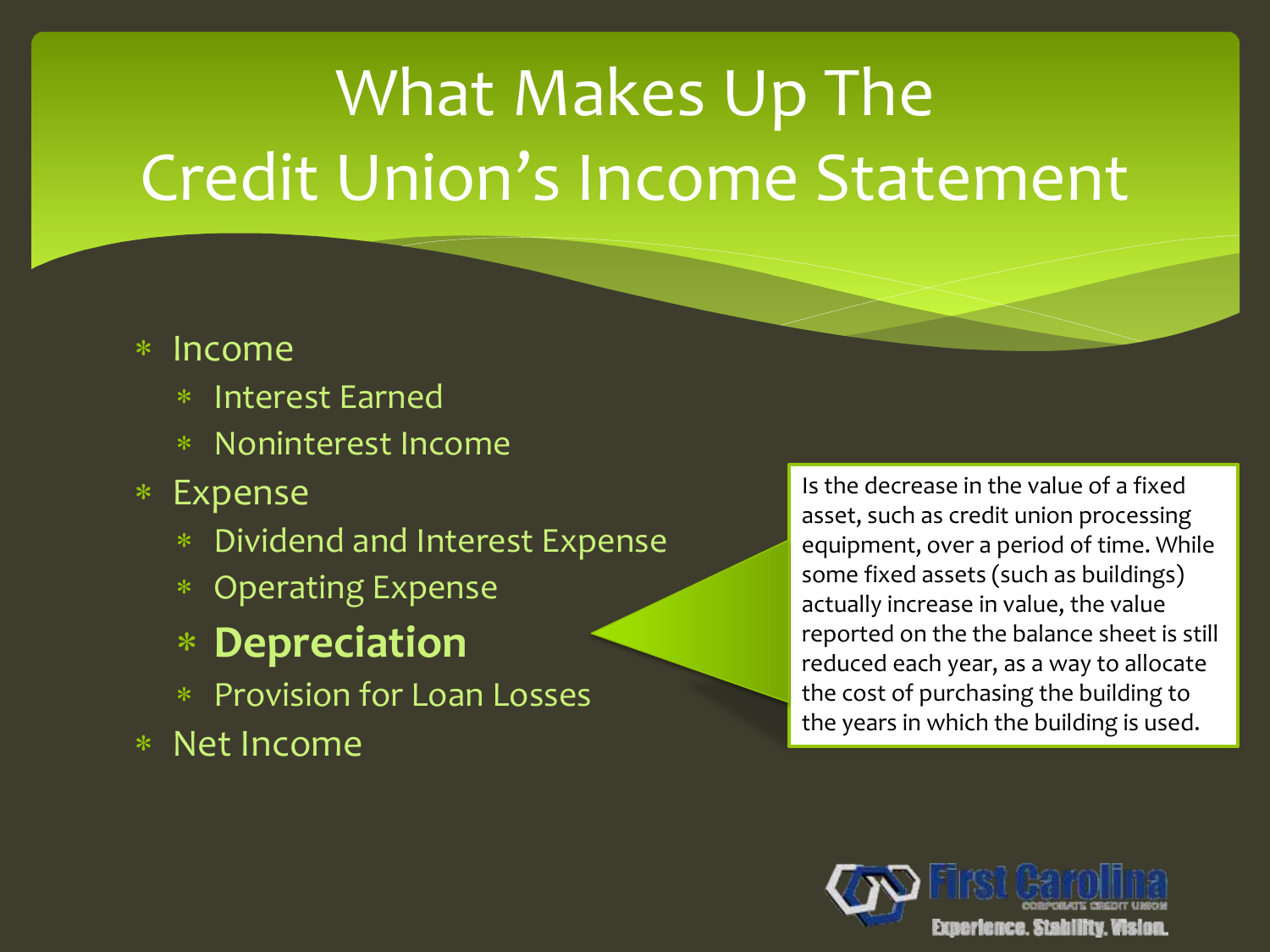#### \* Income

- Interest Earned
- Noninterest Income
- Expense
	- Dividend and Interest Expense
	- Operating Expense
	- Depreciation
	- **Provision for Loan Losses**
- Net Income

The amount set aside during the year to absorb losses on loans that will not be repaid. The amount set aside is an estimate based on past experience and current conditions.

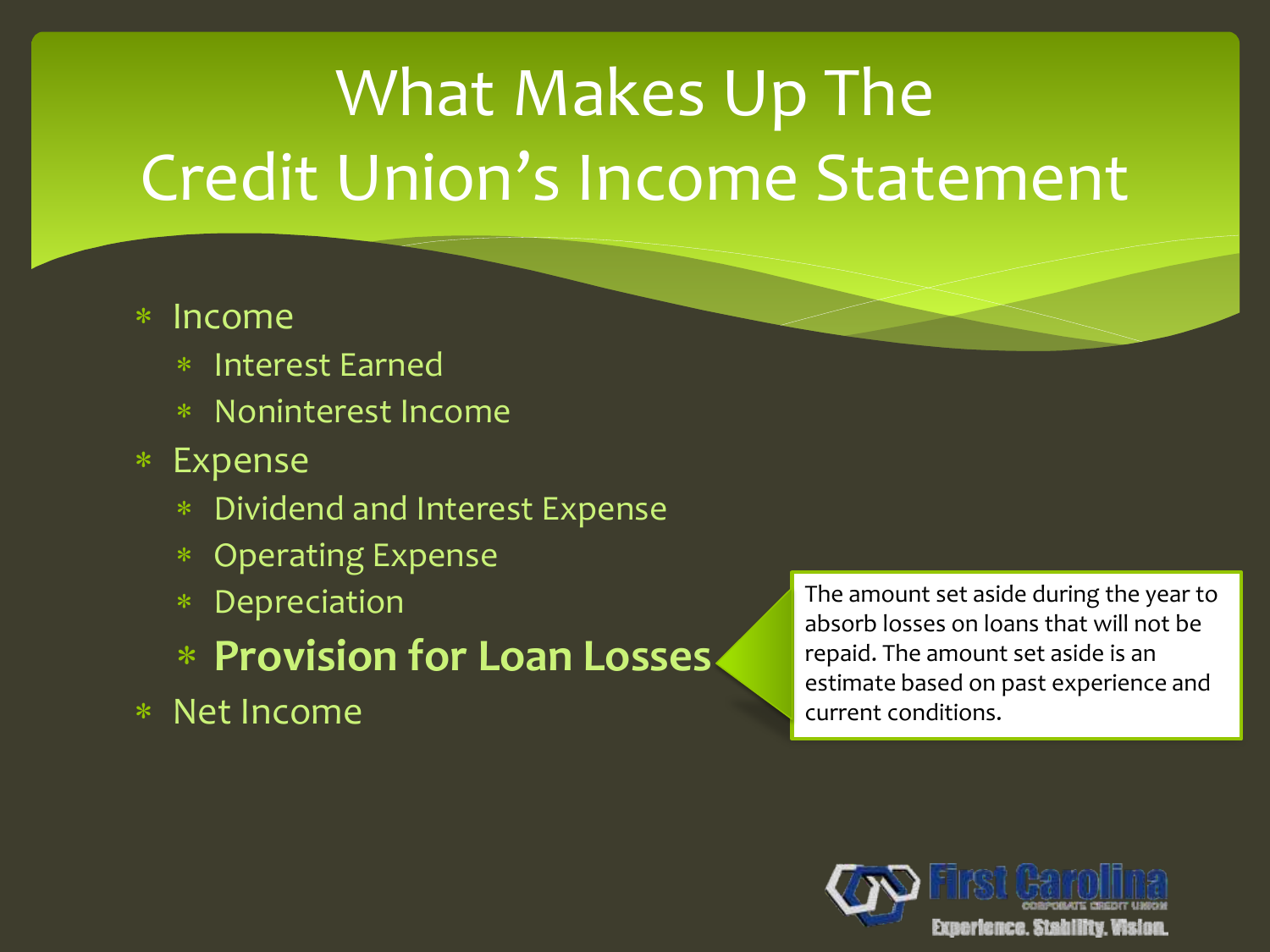#### \* Income

- Interest Earned
- Noninterest Income
- Expense
	- Dividend and Interest Expense
	- Operating Expense
	- Depreciation
	- Provision for Loan Losses
- **Net Income**

Is calculated by subtracting total expenses from total income.

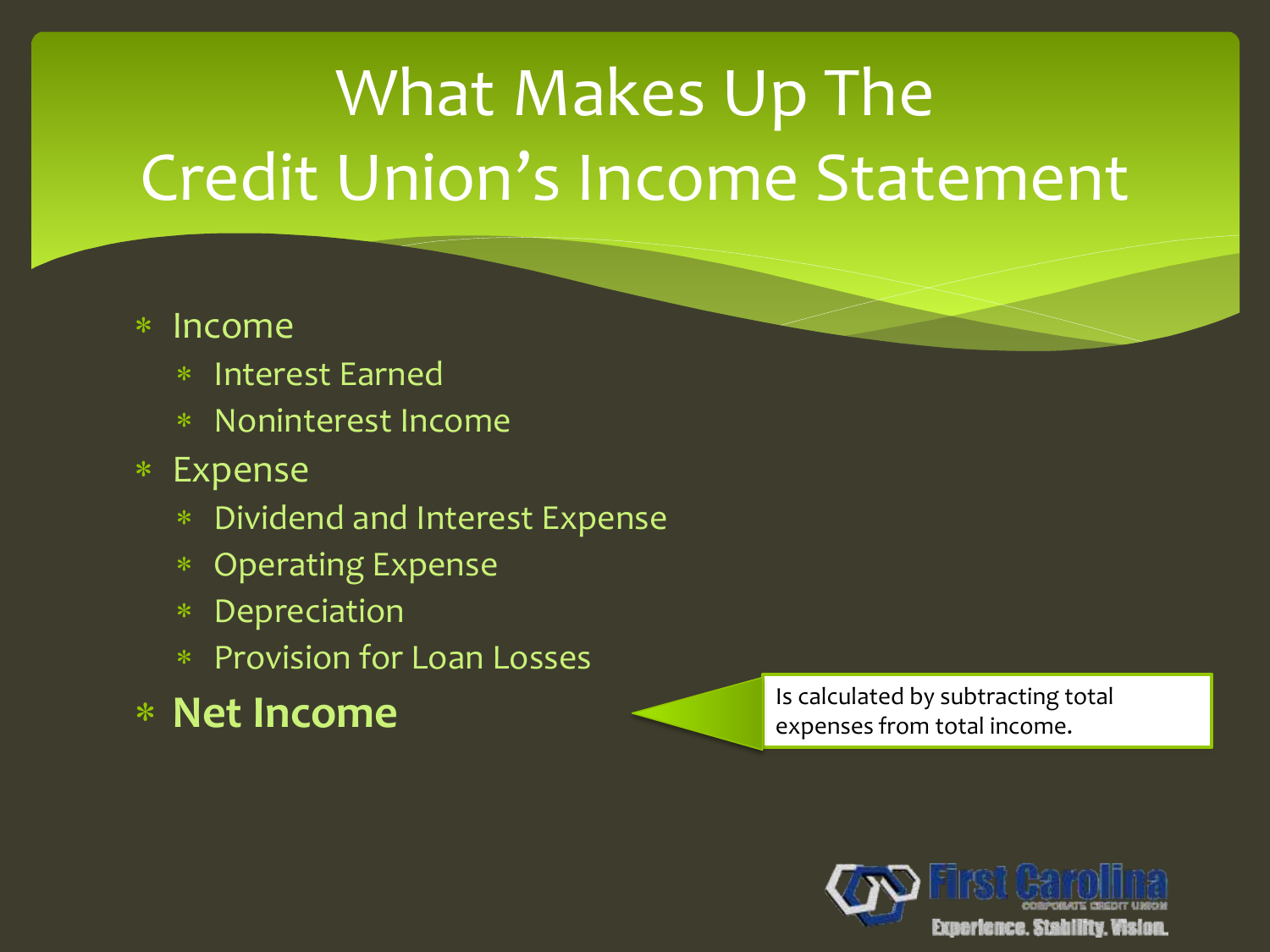## Key Operating Ratios

- Capital Adequacy
	- Capital Ratio
- Asset Quality
	- Delinquency Ratio
	- Net Charge-Off Ratio
- Earnings
	- Return on Average Assets (ROA)
	- Operating Expense Ratio
- Liquidity Ratio
	- Loan to Share Ratio



 $( \mathcal{X}_{\sharp} )_{2}$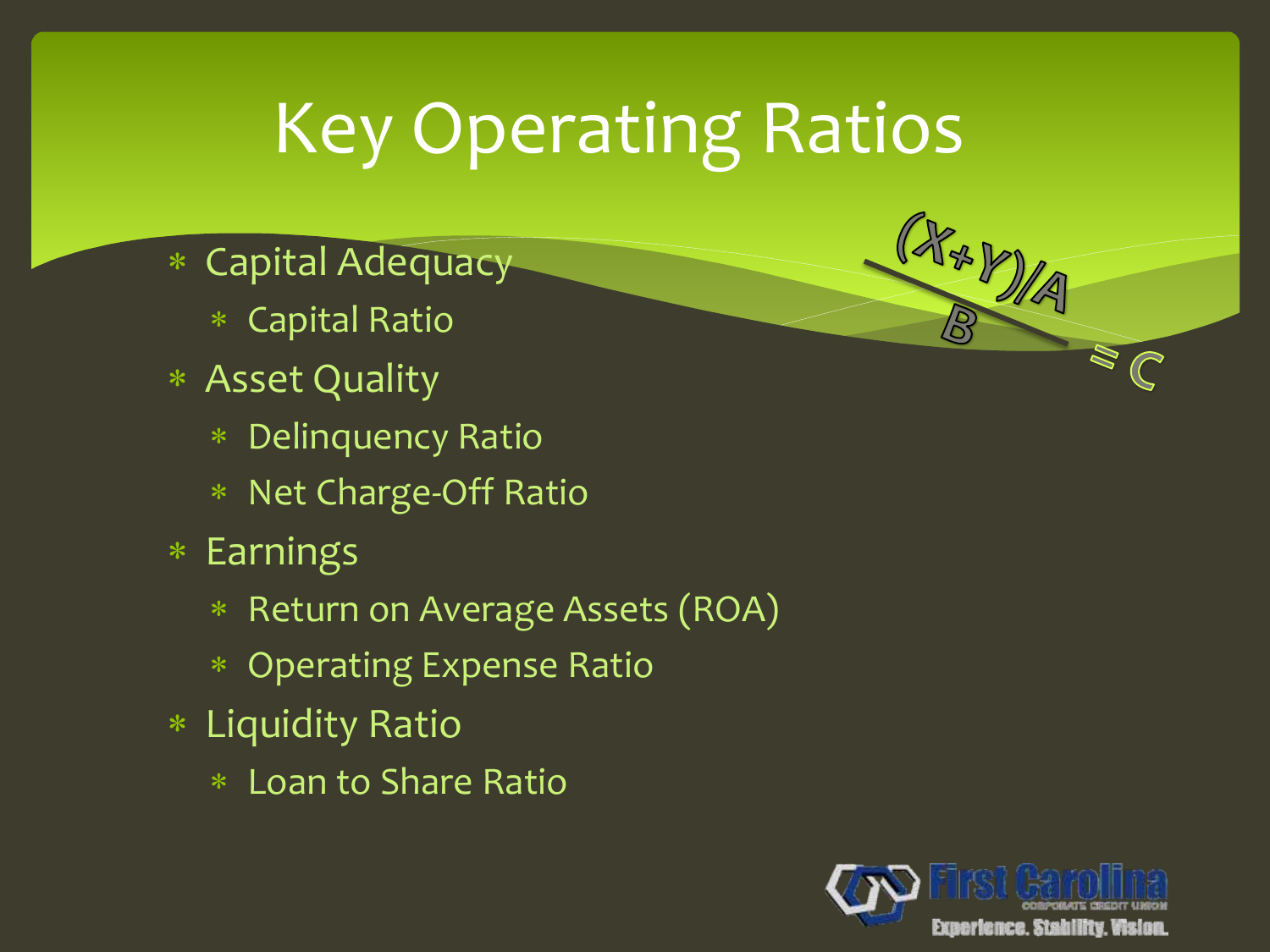### Key Operating Ratios

- Capital Adequacy
	- **Capital Ratio**
- Asset Quality
	- Delinquency Ratio
	- Net Charge-Off Ratio
- Earnings
	- Return on Average Assets (ROA)
	- Operating Expense Ratio
- Liquidity Ratio
	- Loan to Share Ratio

The capital ratio indicates how much capital is available to cover claims on assets in the event of both expected and unexpected losses. For purposes of examining the "safety net" member shares and savings are not included.

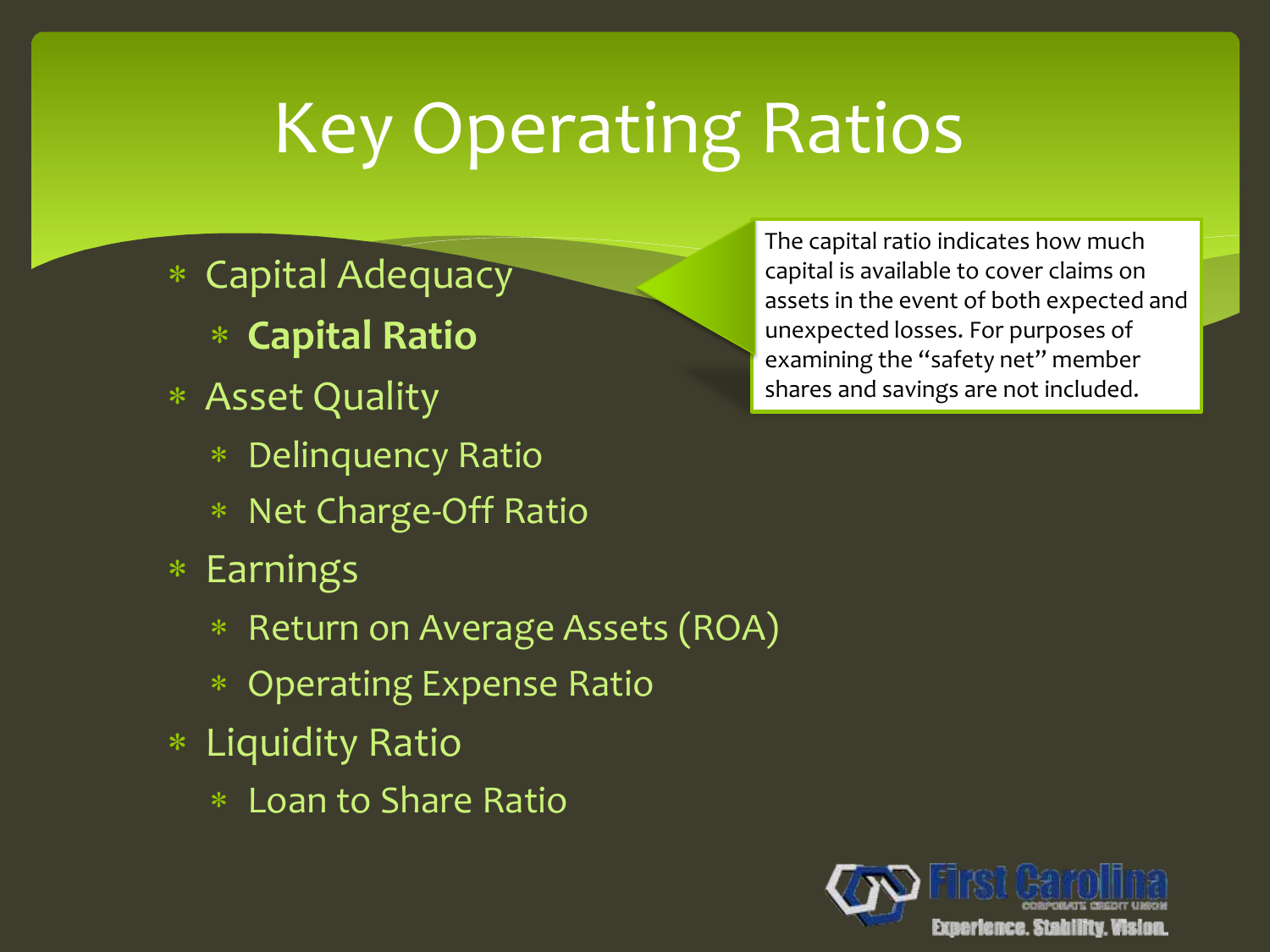### Capital Ratio

#### Statutory Reserves + Other Capital Reserves + Undivided Earnings

Total Assets

\$124,081,384 \$1,280,162,349



 $= 9.69%$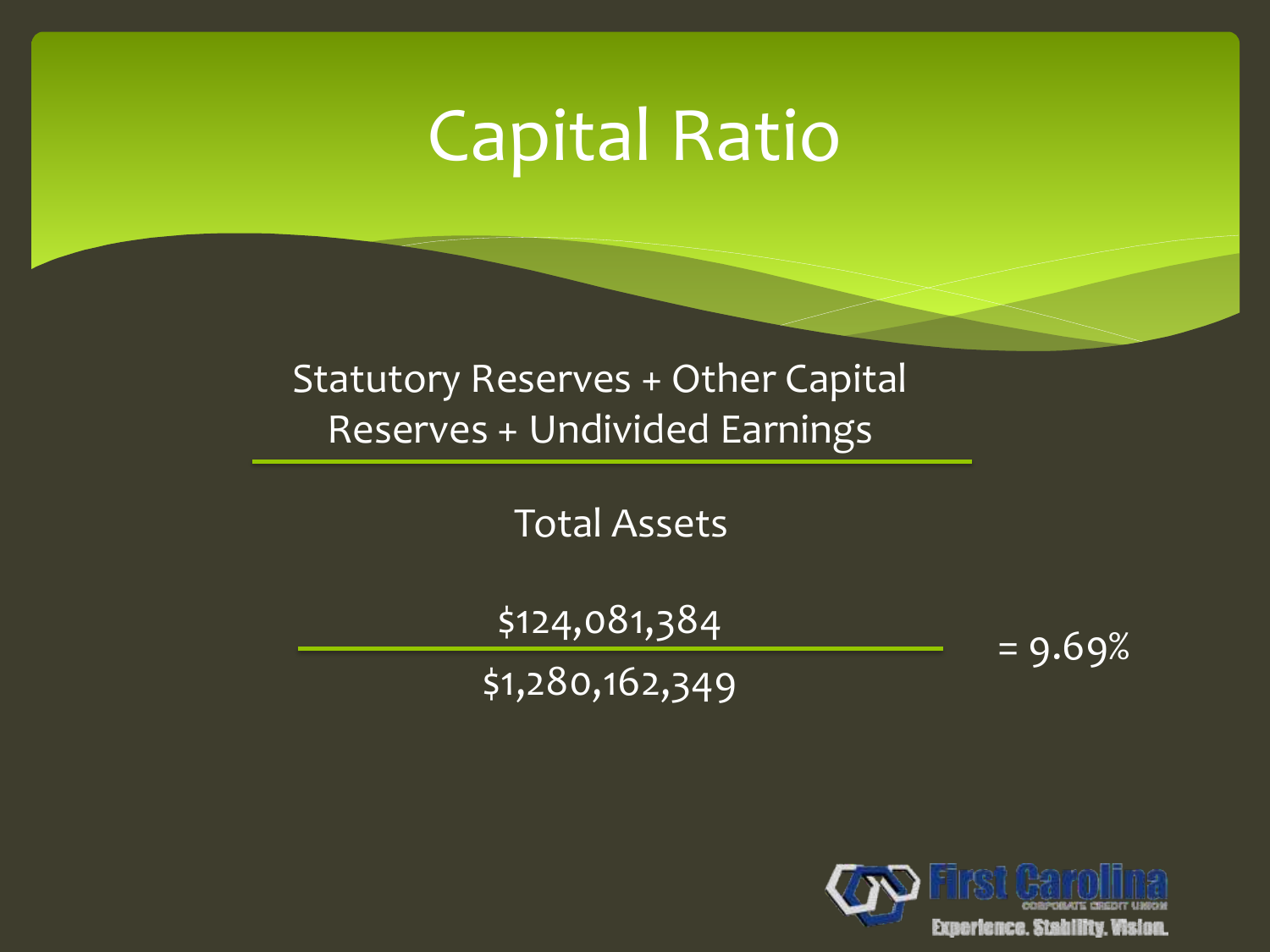### Prompt Corrective Action

- 7 % or > Well Capitalized
- 6% or > Adequately Capitalized
- <6% Undercapitalized
- <5% Significantly Undercapitalized
- <3% Critically Undercapitalized

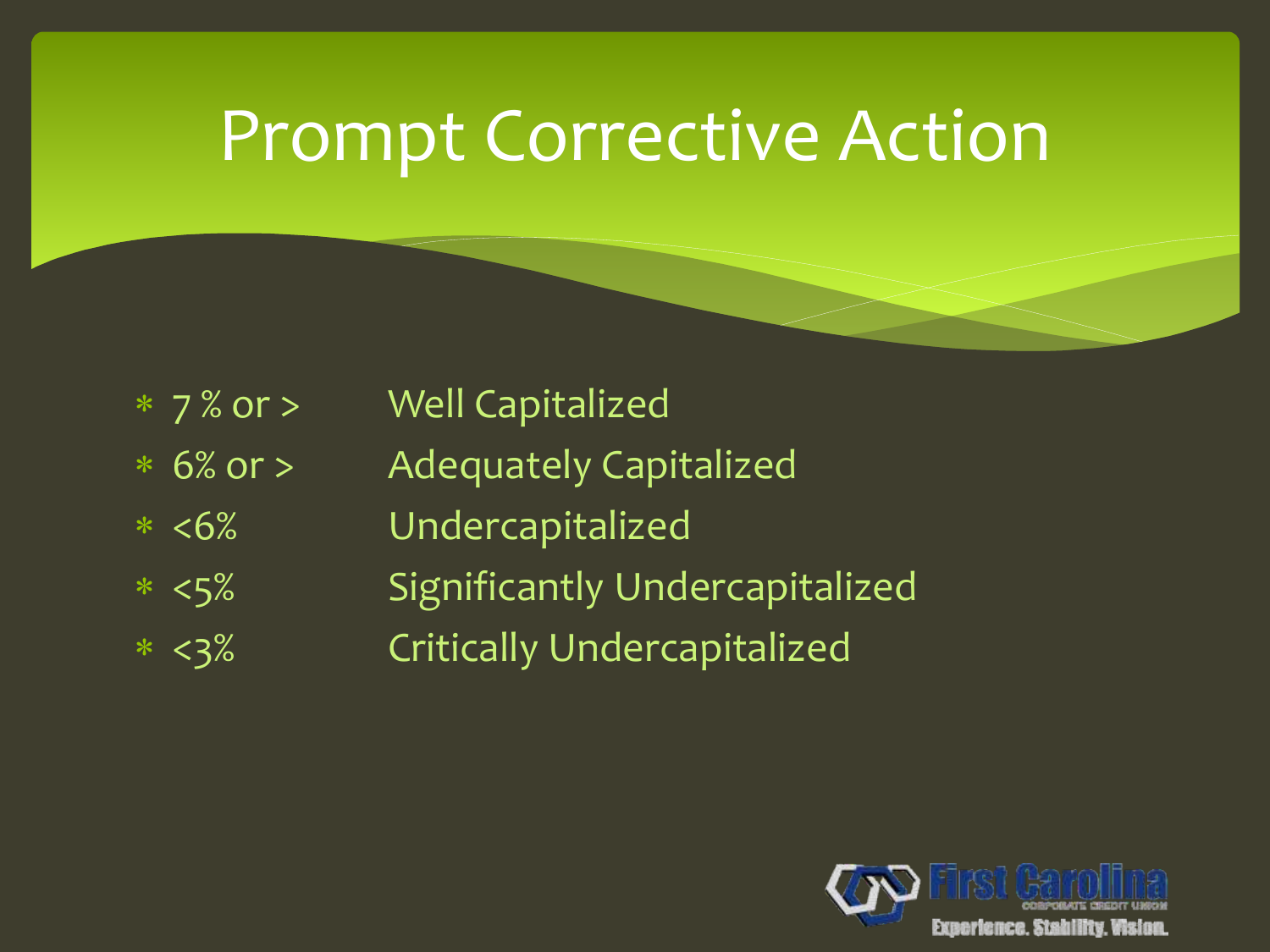# Key Operating Ratios

#### Capital Adequacy

- Capital Ratio
- Asset Quality
	- **Delinquency Ratio**
	- Net Charge-Off Ratio
- Earnings
	- Return on Average Assets (ROA)
	- Operating Expense Ratio
- Liquidity Ratio
	- Loan to Share Ratio

Shows the proportion of total loans outstanding that are behind their repayment schedules and may become losses in the near future. Most regulators focus on loans delinquent two months or more.

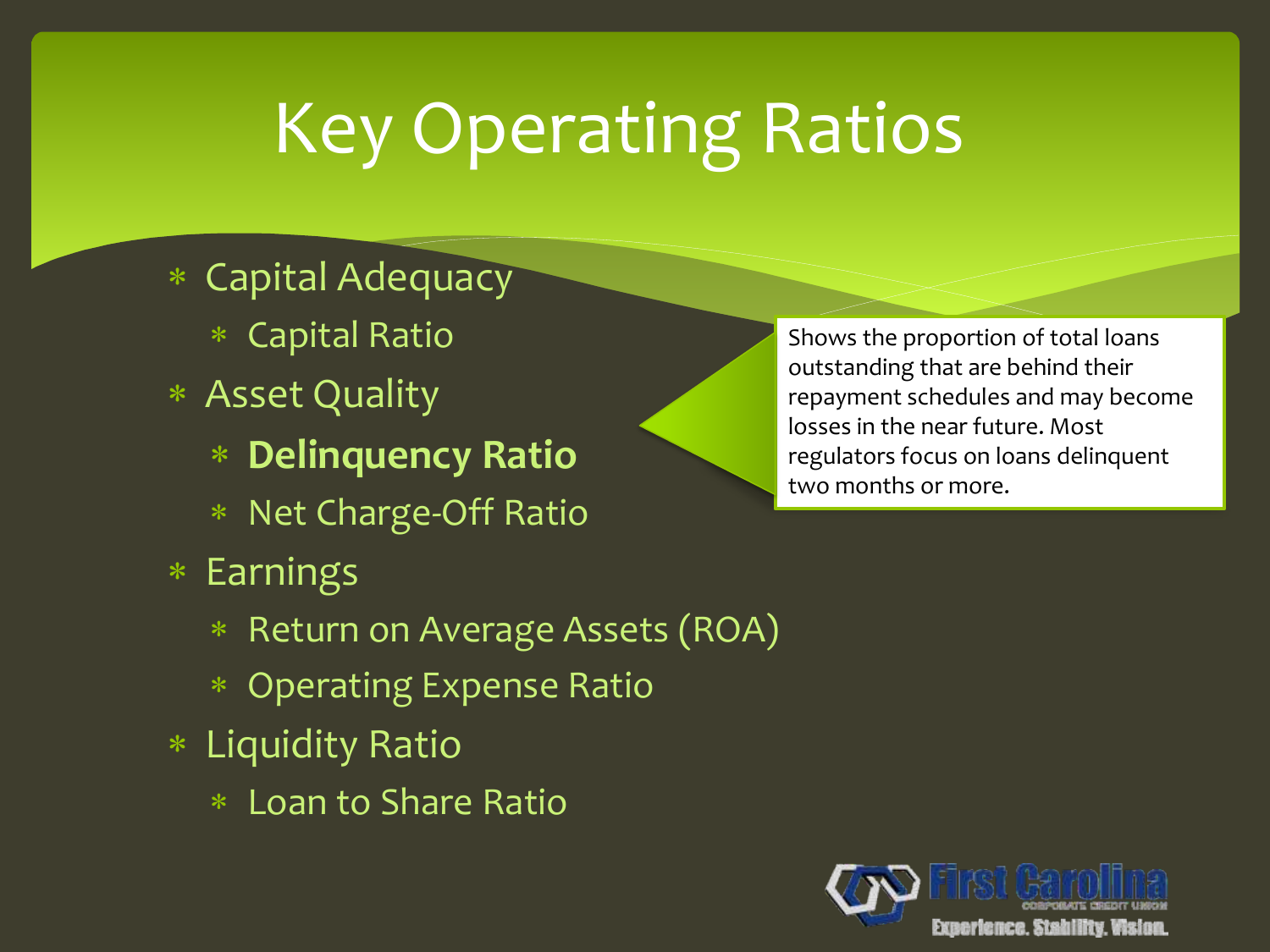### Delinquency Ratio

Total Delinquent Loans

Total Loans Outstanding

| \$12,534,040  | $= 1.43%$ |
|---------------|-----------|
| \$878,802,064 |           |

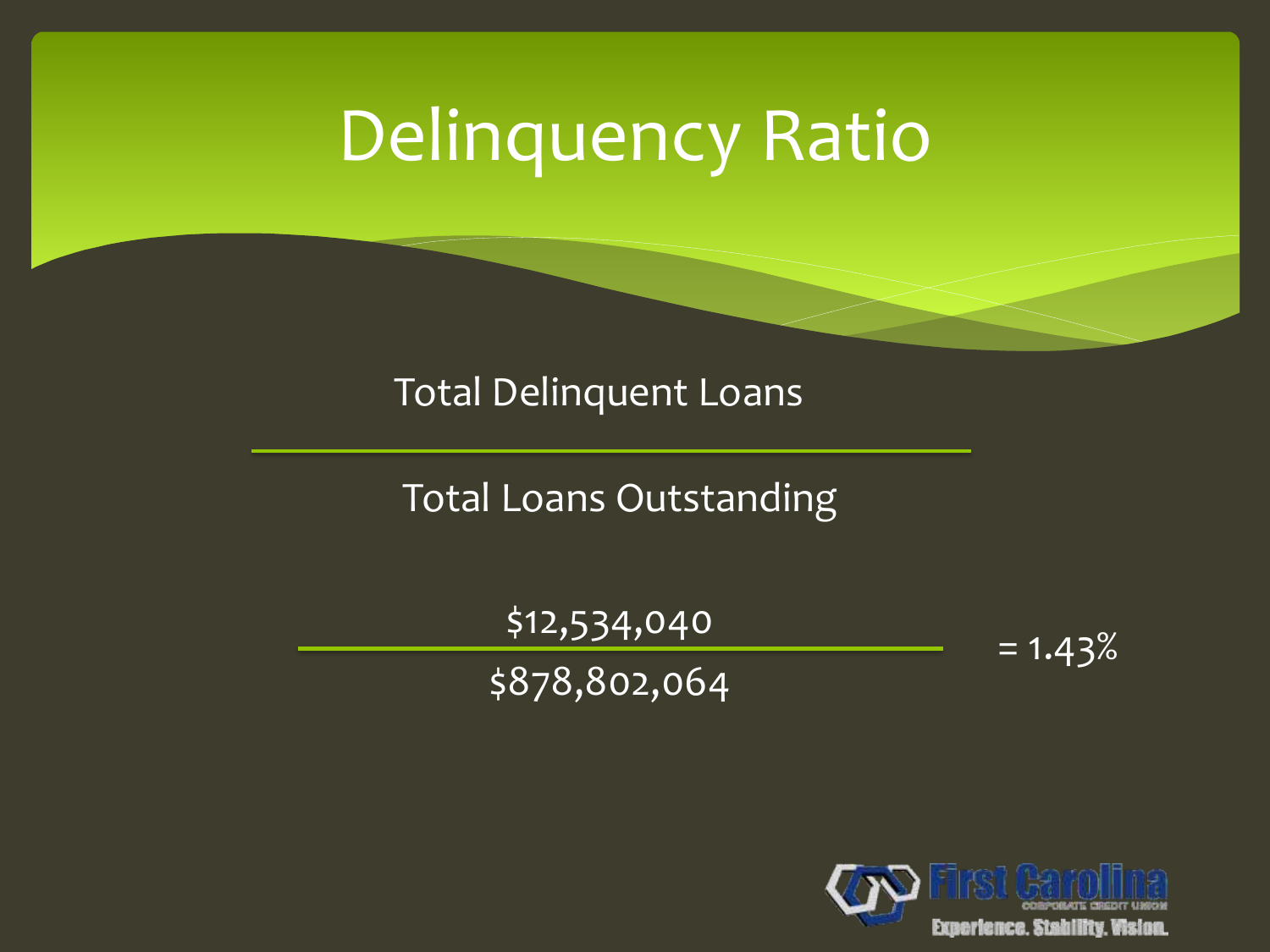# Key Operating Ratios

#### Capital Adequacy

- Capital Ratio
- Asset Quality
	- Delinquency Ratio
	- **Net Charge-Off Ratio**
- Earnings
	- Return on Average Assets (ROA)
	- Operating Expense Ratio
- Liquidity Ratio
	- Loan to Share Ratio

May be calculated for any time period, including the entire history of the credit union. Most credit unions are interested in loans charged off during that year.

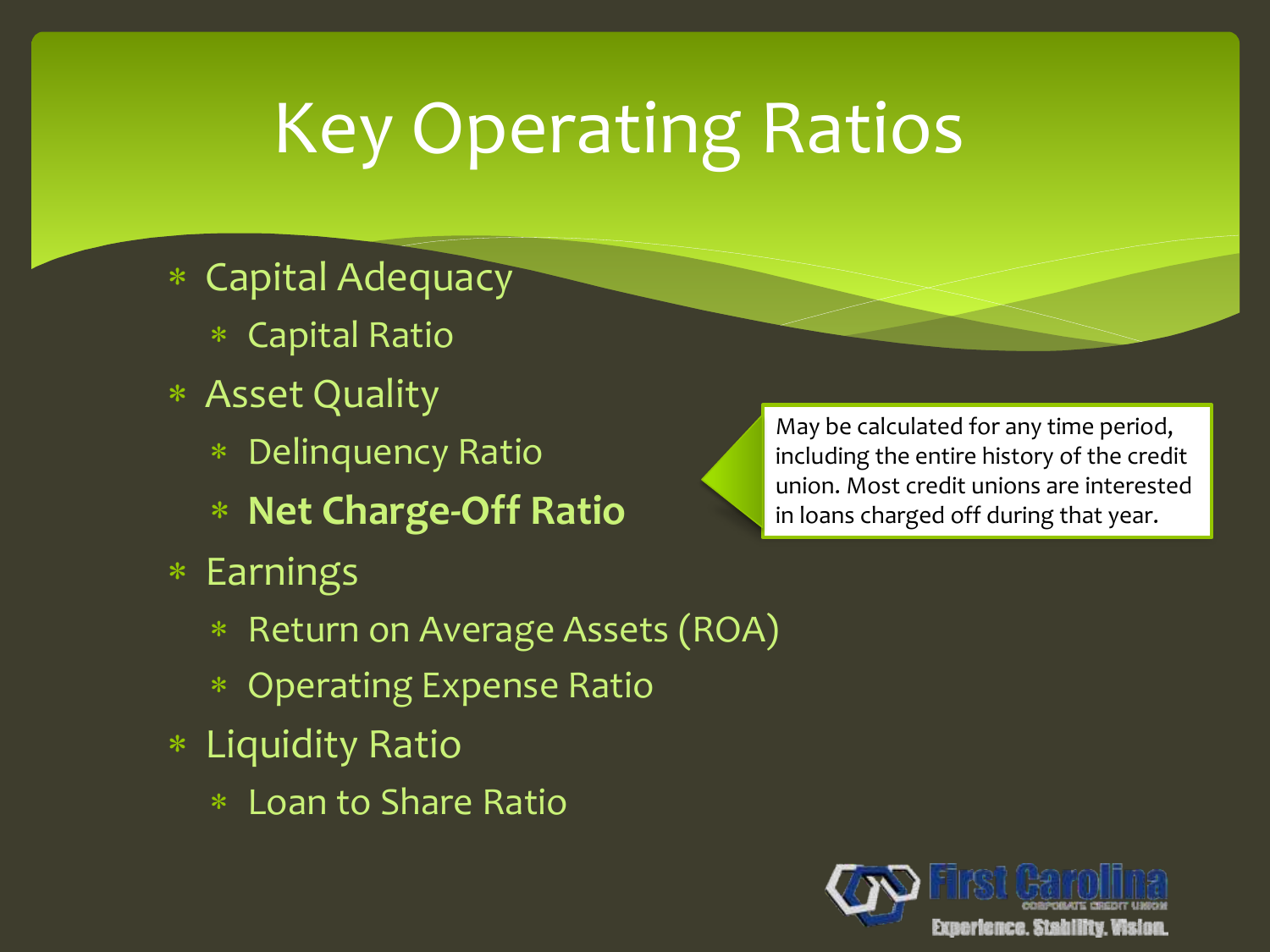### Net Charge-Off Ratio

#### Loan Charge-Offs During Year, Net of **Recoveries**

#### Average Loans Outstanding

#### $$478,522$  = 0.57% \$84,599,026

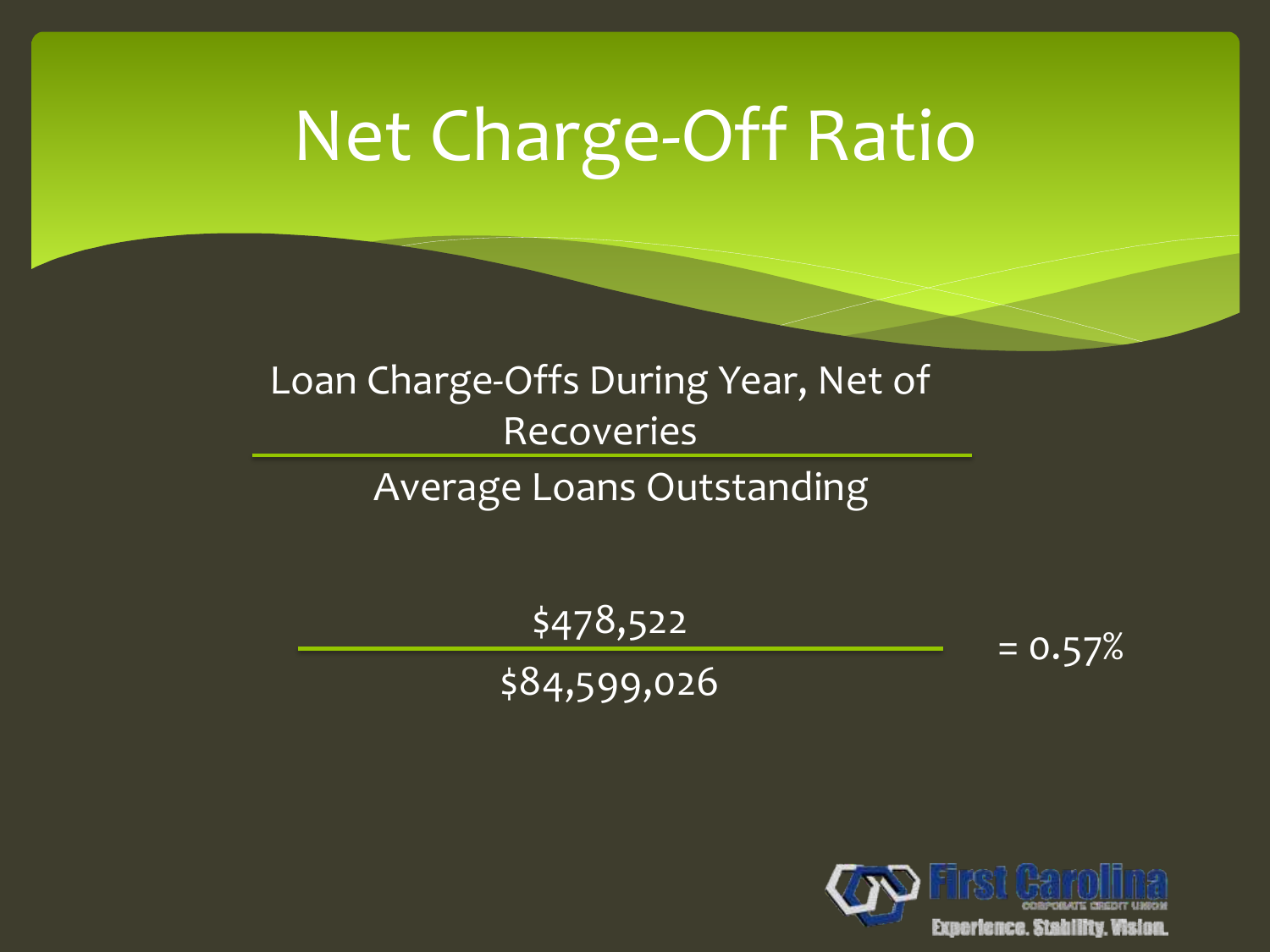# Key Operating Ratios

#### Capital Adequacy

- Capital Ratio
- Asset Quality
	- Delinquency Ratio
	- Net Charge-Off Ratio
- Earnings
	- **Return on Average Assets (ROA)**
	- Operating Expense Ratio
- Liquidity Ratio
	- Loan to Share Ratio

Measures a credit union's current ability to earn an acceptable rate or return. Net income is is a measure of profitability.

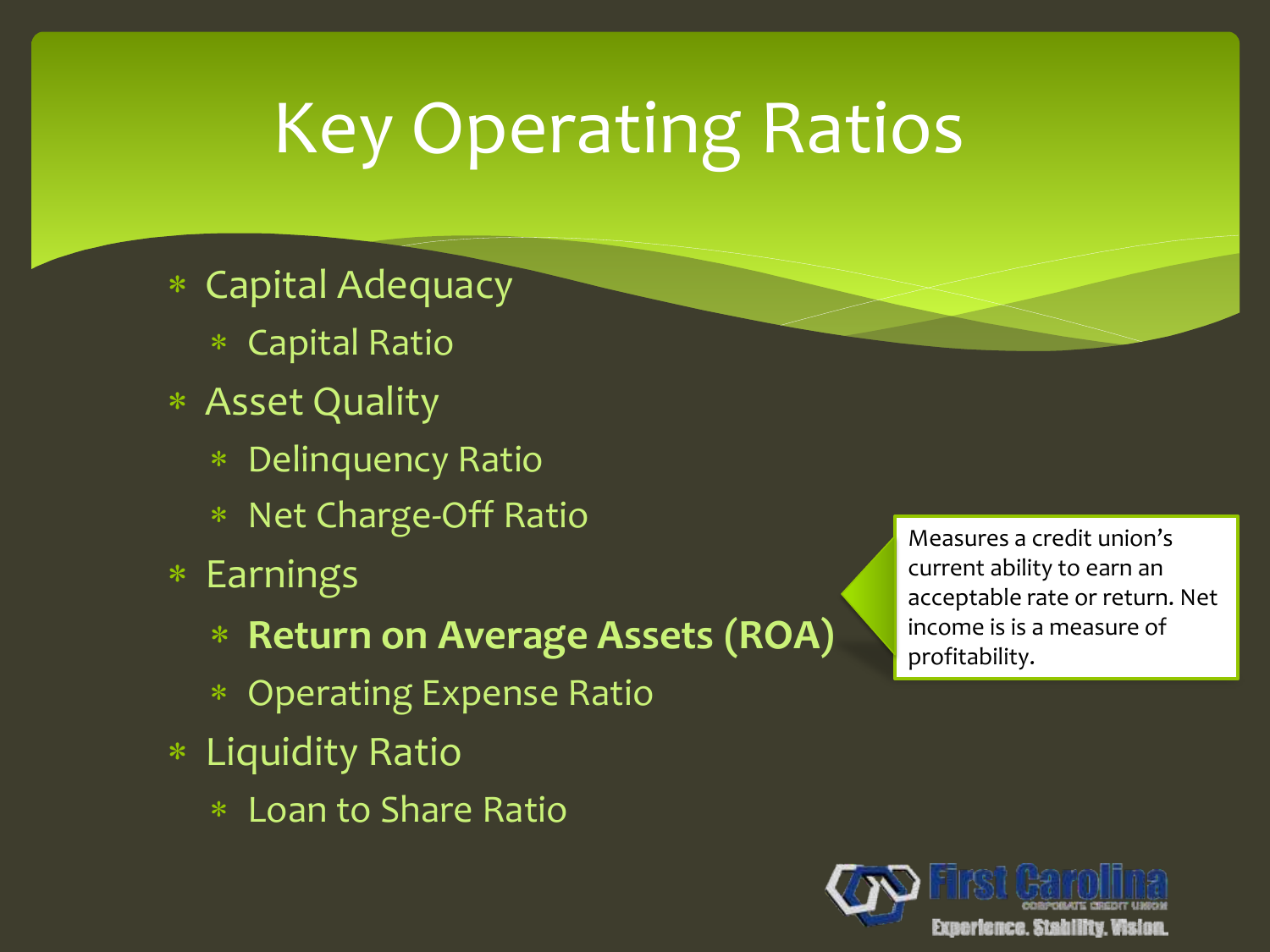#### Return on Average Assets

Net Income

Average Total Assets

\$1,764,089 (annualized) \$1,276,805,889 (average)  $= 0.14%$ 

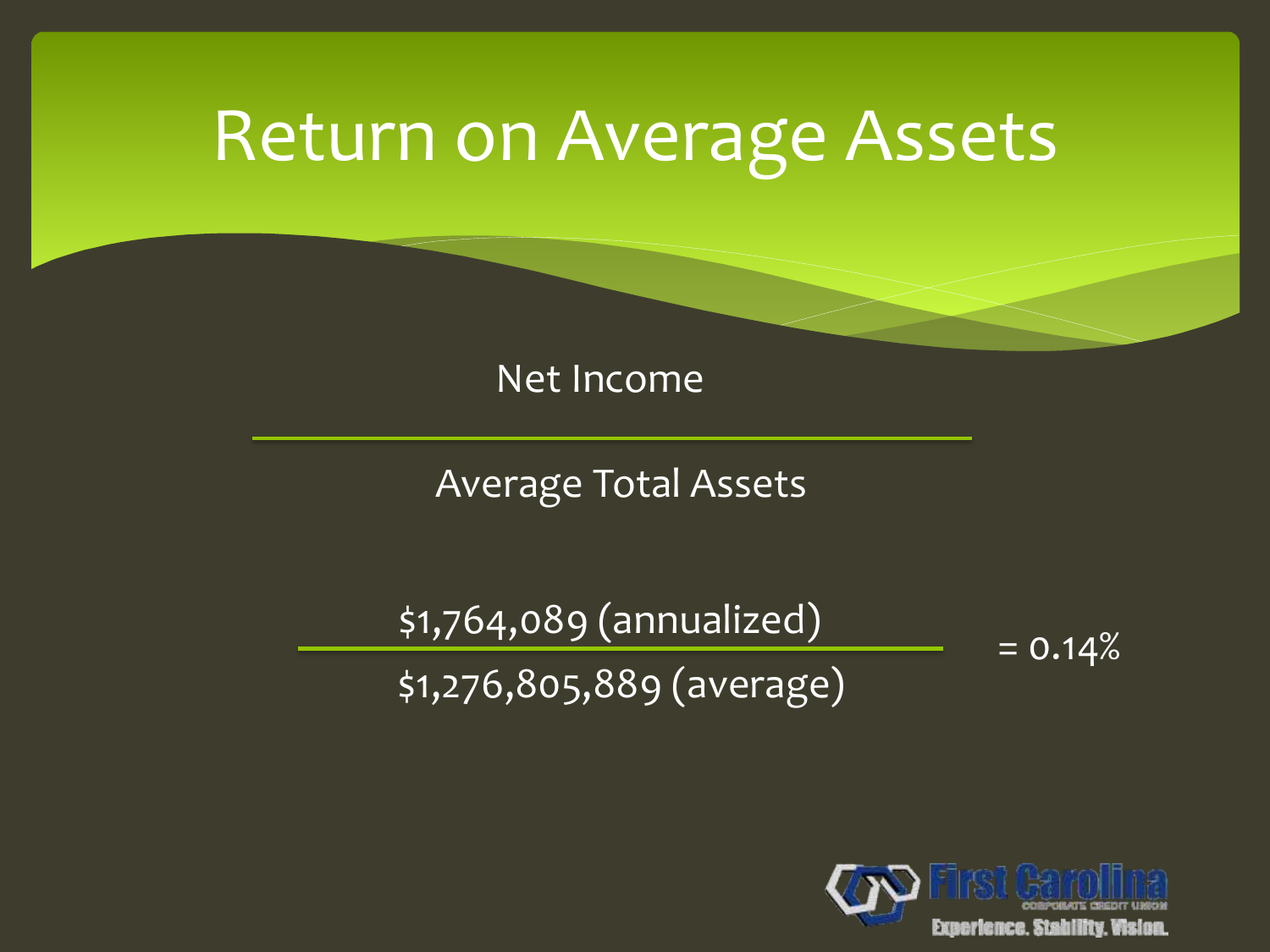# Key Operating Ratios

#### Capital Adequacy

- Capital Ratio
- Asset Quality
	- Delinquency Ratio
	- Net Charge-Off Ratio
- \* Earnings
	- Return on Average Assets (ROA)
	- **Operating Expense Ratio**
- Liquidity Ratio
	- Loan Ratios

Is computed relative to the credit union's average total assets. It gives some indication of the organization's efficiency.

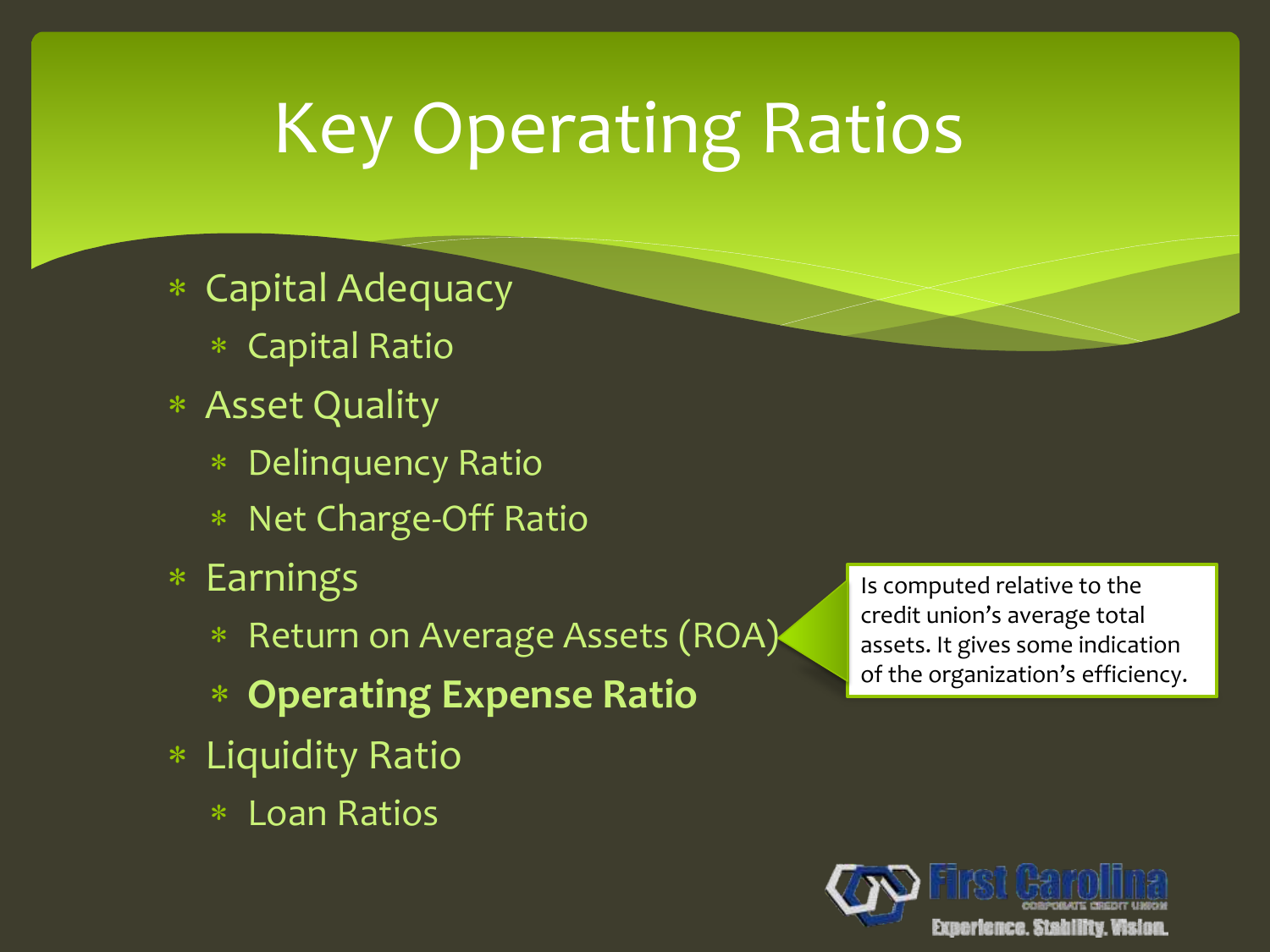### Operating Expense Ratio

Operating Expenses

Average Total Assets

\$61,925,086 (annualized)  $\overline{\left(1,276,805,889\ (average)\right)}$  =4.85%

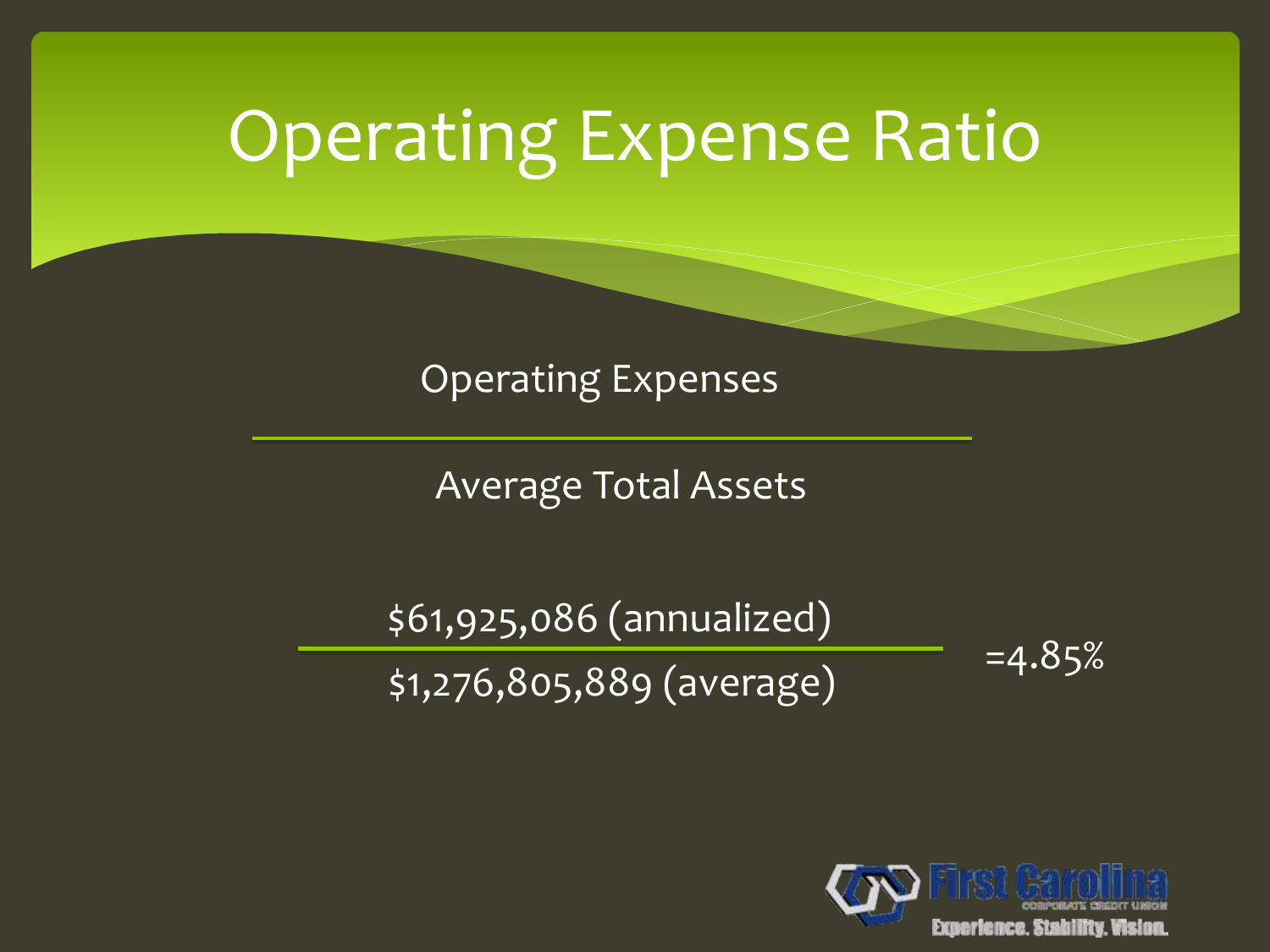# Key Operating Ratios

- Capital Adequacy
	- Capital Ratio
- Asset Quality
	- Delinquency Ratio
	- Net Charge-Off Ratio
- Earnings
	- \* Return on Average Assets (ROA
	- Operating Expense Ratio
- Liquidity Ratio
	- **Loan to Share Ratio**

Measures the degree to which members' savings are funding loans. A high ratio can signal possible liquidity problems if the credit union faces heavy savings withdrawals or high loan demand. A low ratio might result from high loan interest rates, low loan demand, or restrictive lending policies.

Execricace Stability (